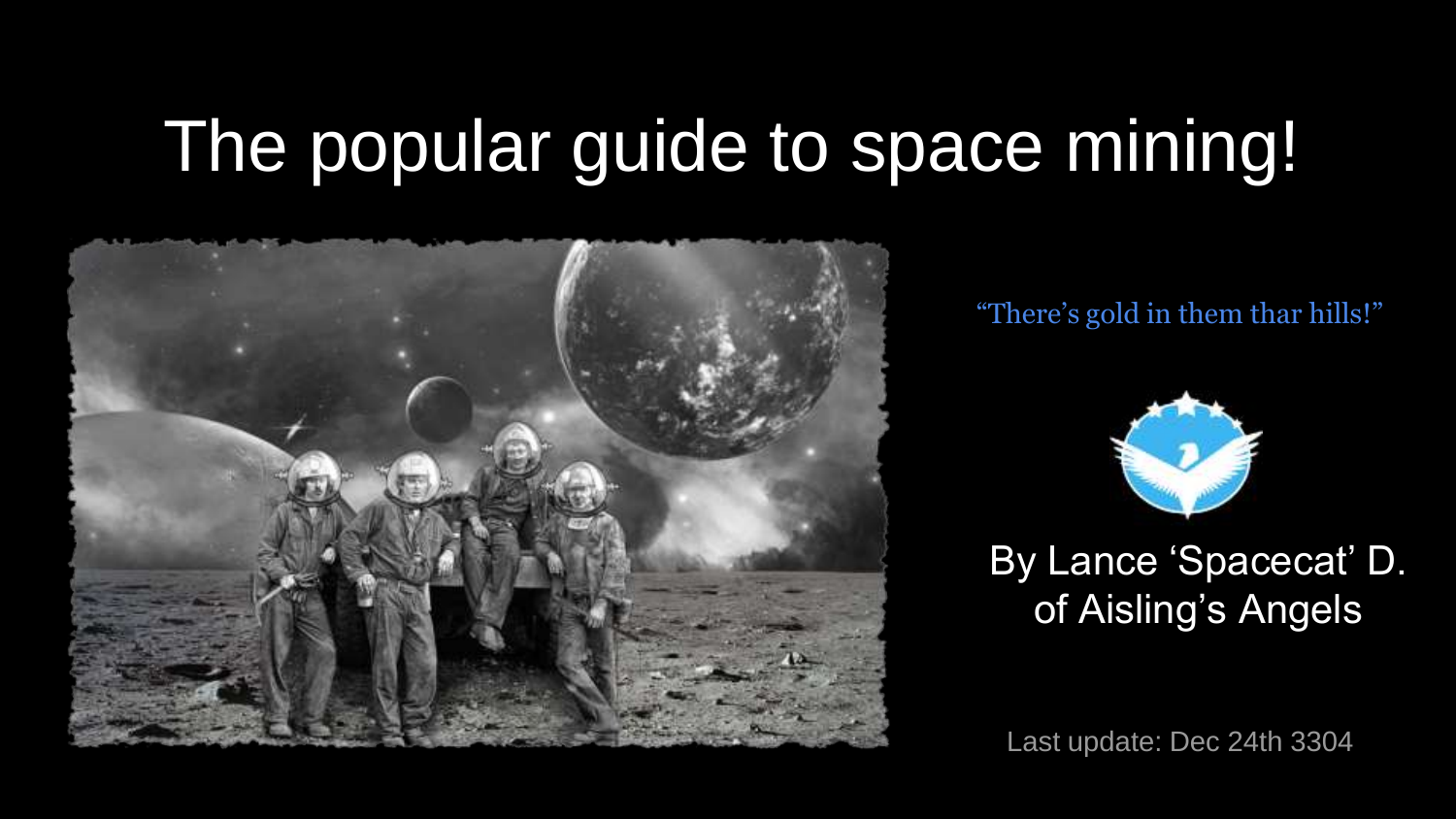## The purpose of this document

This is a guide intended for players new to space mining, to show them the essentials.

Also included are a number of links to mining ship setups.

Part 1 (page 3+) focuses on knowledge: Understanding the two styles of mining, mining gear and how to setup a mining ship.

Part 2 (page 11+) focuses on preparation, finding where to go for space mining and what minerals are found where. Also the preflight checklist and how to approach a belt safely.

Part 3 (page 18+) focuses on core mining, the most complex mining style yet the one most approachable by small ships.

Part 4 (page 26+) focuses on laser mining, the simplest mining style yet used by bigger, pricier ships.

Part 5 (page 32+) offers miscellanous tips and tricks.

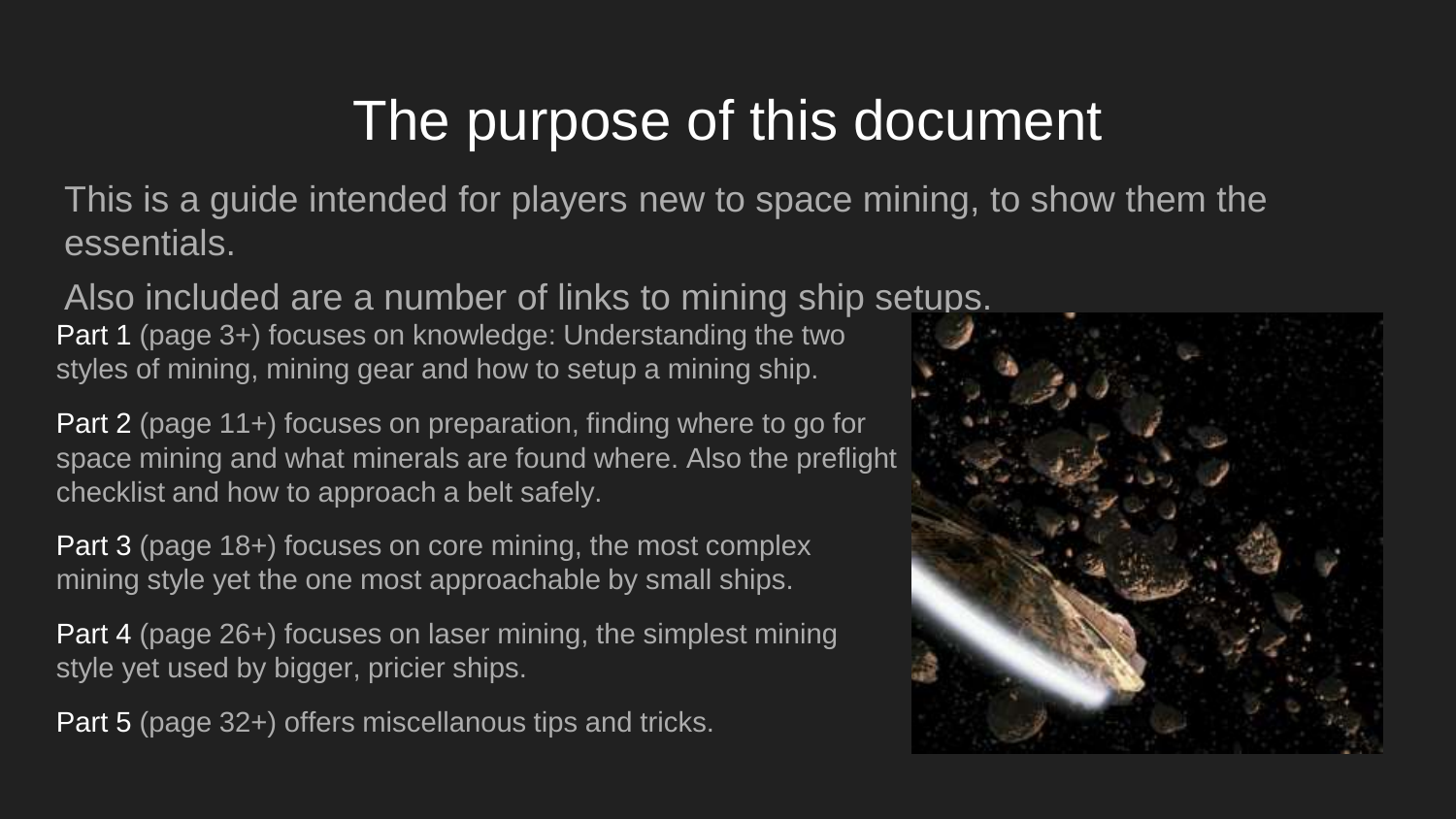## **Part 1: Laser mining vs Core mining**

There's a lot of mining gear, but thankfully you don't need to carry everything in one ship. That's because there's two different mining methods so it is recommended to specialize your ship in only one style.



Laser Mining: Simple to do, costly to setup for. These ships use mining lasers to break off 'common' minerals off asteroids, and their numerous collectors fly around to collect fragments to refine. This is best suited for big ships with lots of internals and cargo.

Core mining: Requiring skill, luck and flight speed. These ships use pulse wave analysers to find asteroids with fissures. Then seismic charges are used to blow them apart, valuable gemstones are then dug up from the asteroid pieces. High value, low tonnage results. This is best suited for quicker, more agile ships.

Both styles of mining require a refinery, cargo and limpet controllers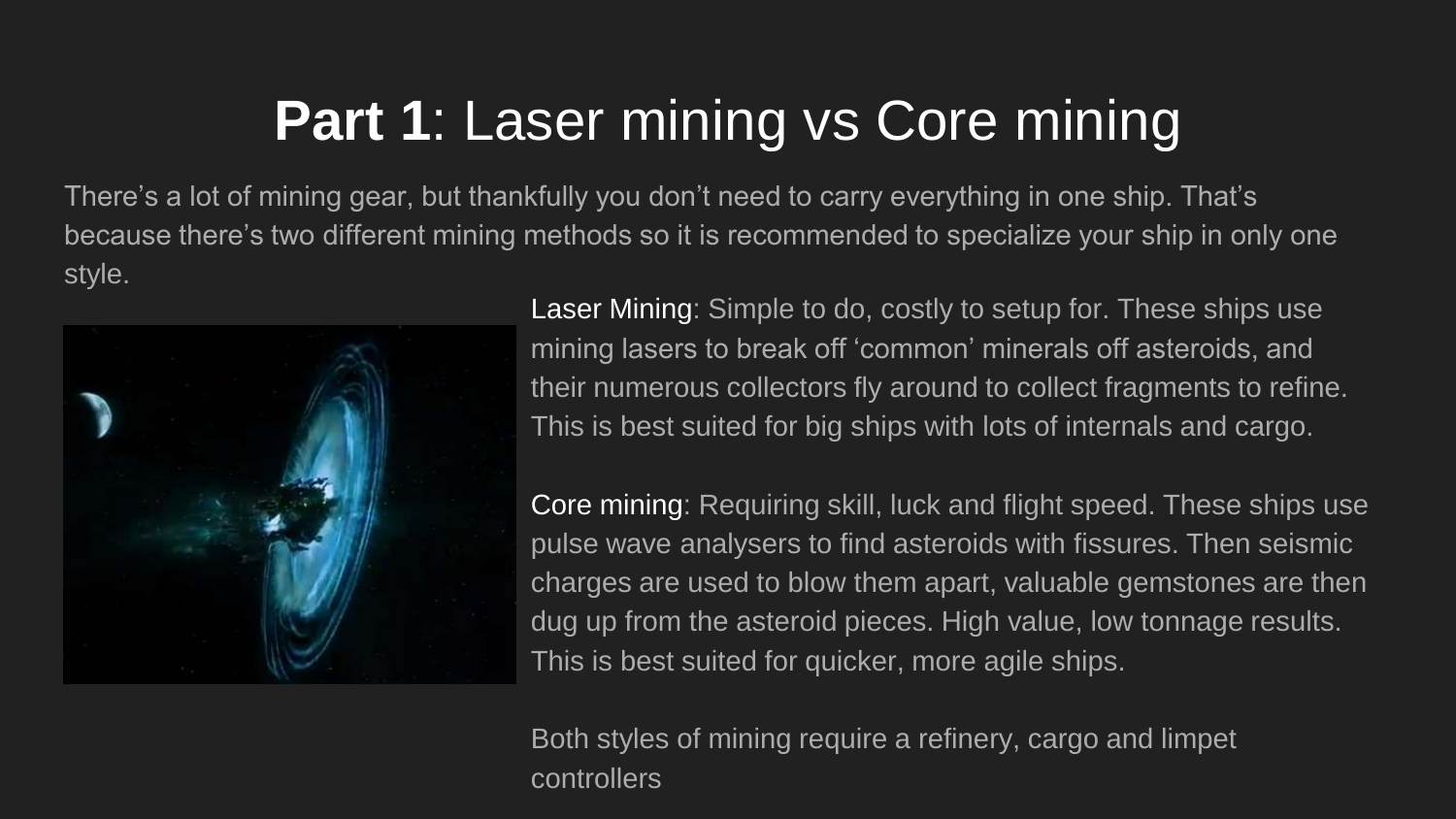## Understanding the mining gear-1

Mining requires a lot of internal equipment. They are just complex enough that I'll take a moment to explain the pieces of gear you use on a mining ship, one by one. Here are the optional internals...

Refinery: Used to refine chunks of ore into full tons of minerals to fill your cargo hold with. Chunks don't contain full tons, so refineries have 'bins' that slowly fill up to give full tons. The 2A refinery has 6 bins and the 4B has 9 bins, for example. Necessary for both core and laser mining.

Collector Limpet Controller: A controller for drones that pick up any chunks in the area. The 1D will get you one drone, 3D will get you two. 5D will get you three. Big miners work best with 5-9 drones out there, multiple collectors. Smaller core miners work fine with only a few.

Prospector Limpet Controller: A controller that fires drones straight forward, which analyze any asteroid they hit. Nearly essential since a prospected rock gives you 30-40 chunks of ore, but a non-prospected rock gives maybe 10-12. Essential for core mining and laser mining.

Detailed Surface Scanners: The DSS is normally exploration gear, but when you fire a probe h short: mining ship internals involve cargo, one prospector gone foe finery, one or several collectors… amost certainly a shield generator, ideally a Detailed Surface Scanner.

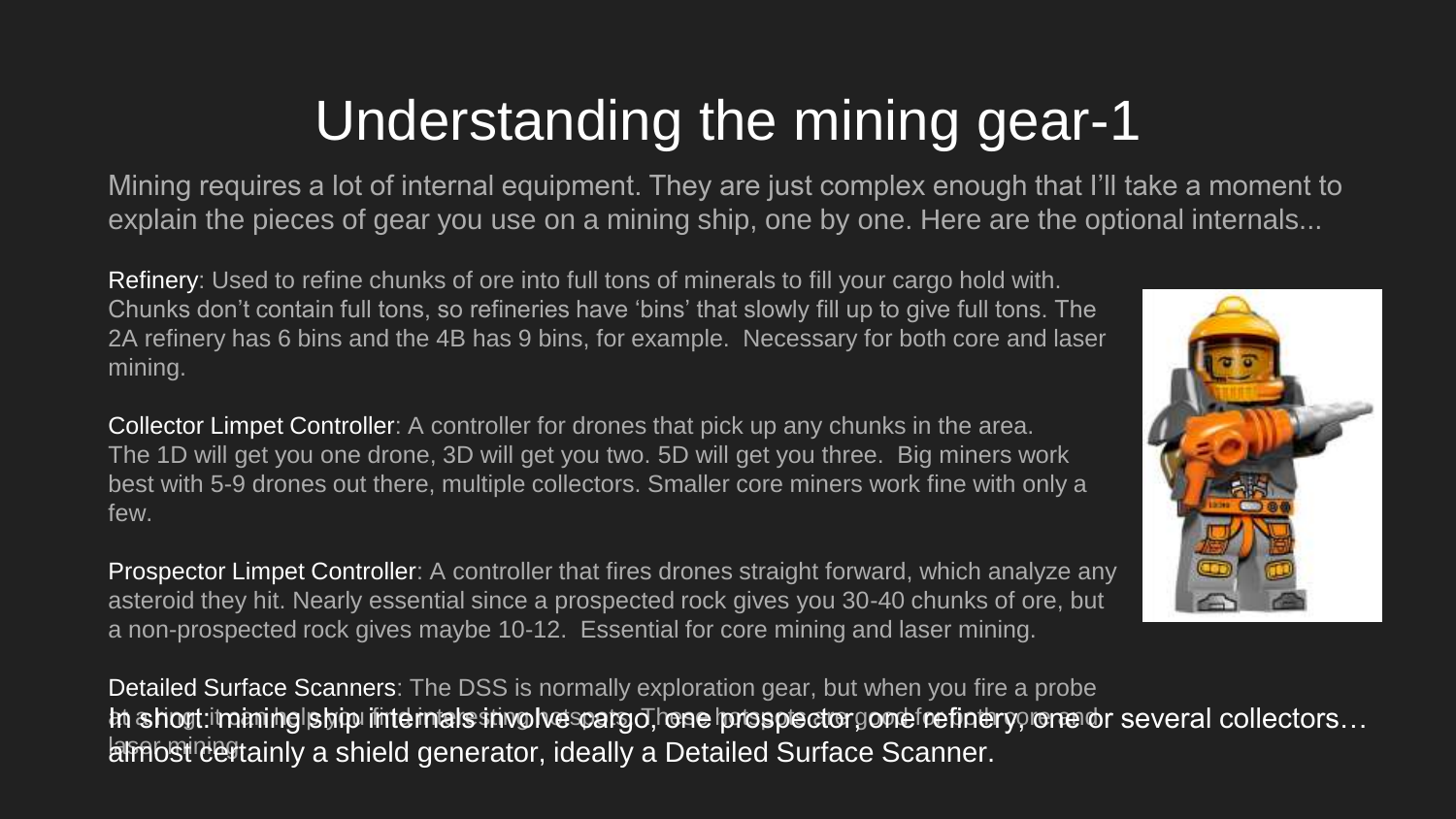## Understanding the mining gear-2



Now, let's review the hardpoints and utilities used for mining.

Mining Lasers: Fixed forward beams that you fire at asteroids, then chunks fly off for pick up. A pair of medium mining lasers (with a good enough power distributor) is ideal for bigger mining ships. This is what a laser miner will use.

Abrasion Blaster: A different kind of mining gun, fire it at surface deposits to break off the goods. Essential for core mining, can be a small bonus for laser mining ships.

Seismic charge launcher: A missile launcher that fires digging charges at fissures. A few well-timed charges can blow an asteroid wide open. Essential for core mining.

Sub-Surface displacement missile: A missile launcher designed to dig into sub-surface deposits, and blows out minerals that dare hide from you. This is optional gear no matter your mining style. It fits laser mining a little better.

Pulse wave analyser: This utility module is a 'mining scanner'. Used inside an asteroid ring it helps to find asteroids with fissures or sub-surface deposits. Essential gear for core mining.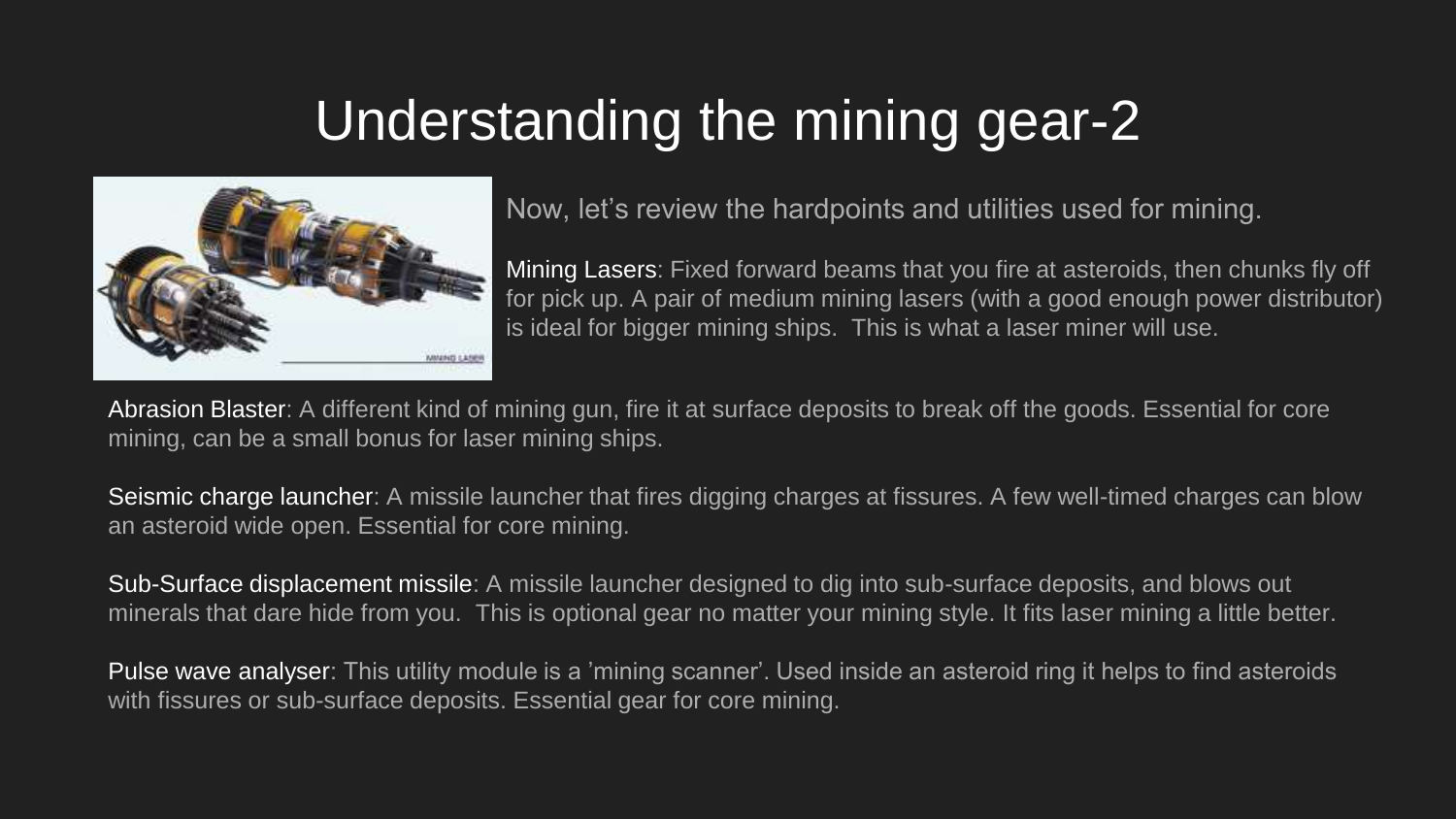### A bit more about the collectors

For a prospector controller you always want 'A' grade since that's more range. But for collectors, the 'D' grade is quite competitive!

#### '5A' collector controllers…

- -Drones last 12 minutes
- -1.56 km range
- -Use 0.70 MW power

#### '5D' collector controllers…

- -Drones last 10 minutes
- -0.76 km range (plenty good for mining)
- -Use 0.40 MW power
- -Lighter and less costly to outfit



Because of this, I now design mining ships with grade 'D' collectors. But of course you're free to improve on my designs - which are intended to be basic.

For mining lasers the sweet spot is two medium mining lasers and a 6A distributor (with 4 pips to weapons). Only a well-engineered class 7 distributor could handle 3 lasers.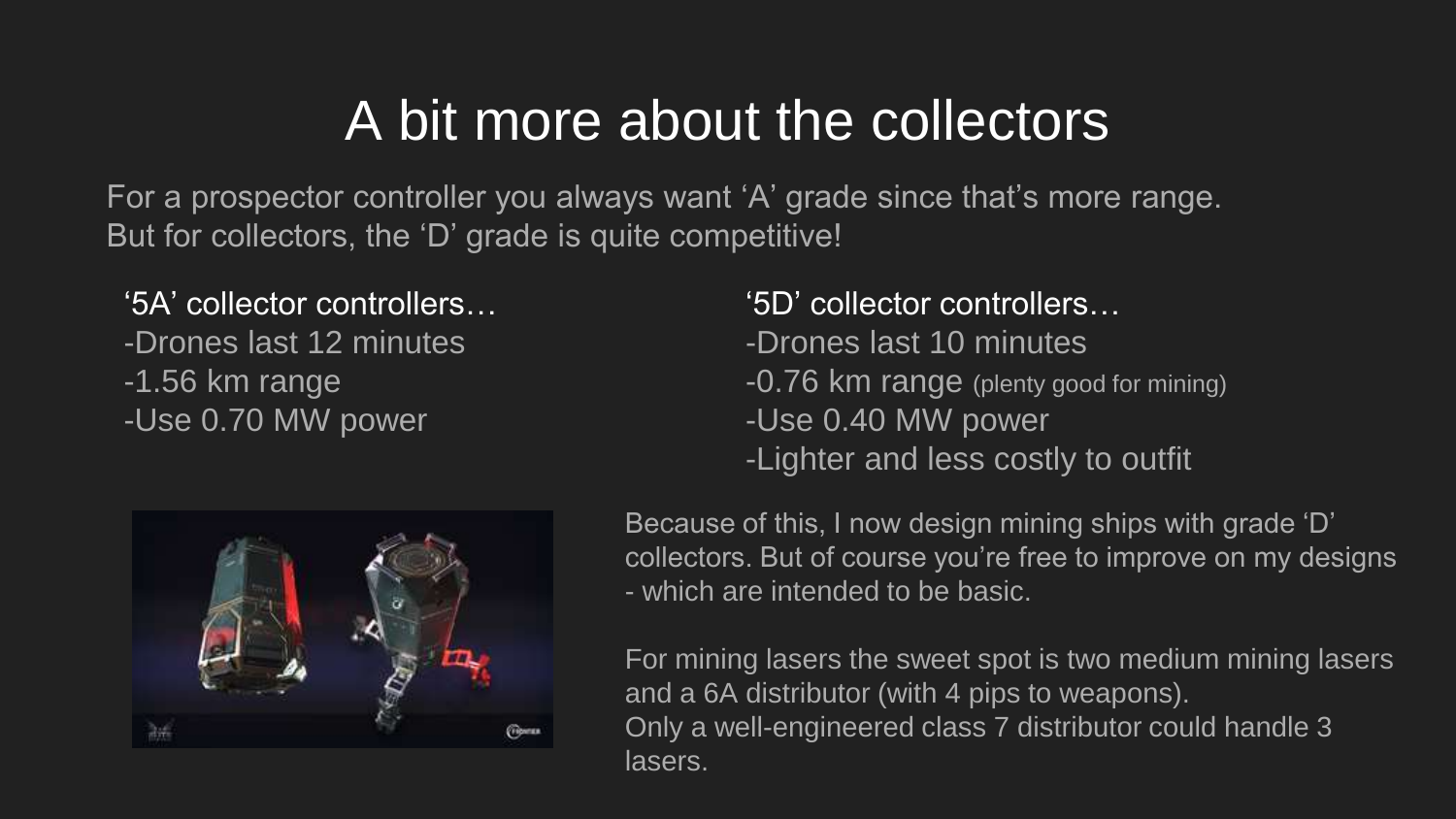#### One man, one rock and a tiny ship?

Time to show some mining ship designs. These are the smallest ships if you're just starting and want a taste of space mining. Since core mining is well suited for small ships, I designed these with seismic charges.

#### Warning: until Coriolis.io has the new gear, I show pulse lasers instead of abrasion blasters.

The [Adder](https://coriolis.io/outfit/adder?code=A2p5t8F5l3d5sdf33M17-2x-02C7011mP4.Iw1%2BkA%3D%3D.MwBjIRjAmWrYig%3D%3D..EweloBhAOGQUwIYHMA28QgIwVyKBQA%3D%3D&bn=mining Adder) is reasonably priced and the first with a class 2 hardpoint, necessary to launch seismic charges. Unfortunately hard to fit a DSS in it.

You can setup a [Cobra Mk 3](https://coriolis.io/outfit/cobra_mk_iii?code=A2p5tdFalddcsdf4173M--2x-0303C72i1mP4.Iw1/kA%3D%3D.MwBjIRgsCYR6ZTGEA%3D%3D%3D..EweloBhBGA2EDMoCmBDA5gG2SGF8hRFA&bn=mining cobra) or a [Viper Mk 4](https://coriolis.io/outfit/viper_mk_iv?code=A2p7tdFal8dcsdf4-3M17-2x-0303C7292i1mP4.Iw18UA%3D%3D.MwBjIRnAmbLkpHCA..EweloBhBGA2EDMoCmBDA5gG2SGF8hRFA&bn=Mining Viper IV) for a few million credits. (Start with a B-class FSD to shave a mil off the price) The cobra is quicker while the viper is both tougher and smaller. If you are a backer, the Cobra Mk  $4$  is an ideal light mining ship.

The [Asp X miner](https://coriolis.io/outfit/asp?code=A0patiFflidhsnf5-3M17---2x---054d021rC7P42i.Iw18WQ%3D%3D.Aw18WQ%3D%3D..EweloBhBmVoDhAUwIYHMA2SQgIwQJCmKA%3D%3D%3D) can haul 72 tons while carrying a shield and DSS, making it a full-featured core mining ship. Plenty of room for extra limpets, different hardpoints or other tweaks. (Save 4 mil with a B-



Mate of these designs have no shields. You'll have to avoid interdictions and count on your bulkheads to survive bumps, so fly carefully. And when you explode an asteroid, stay FAR away.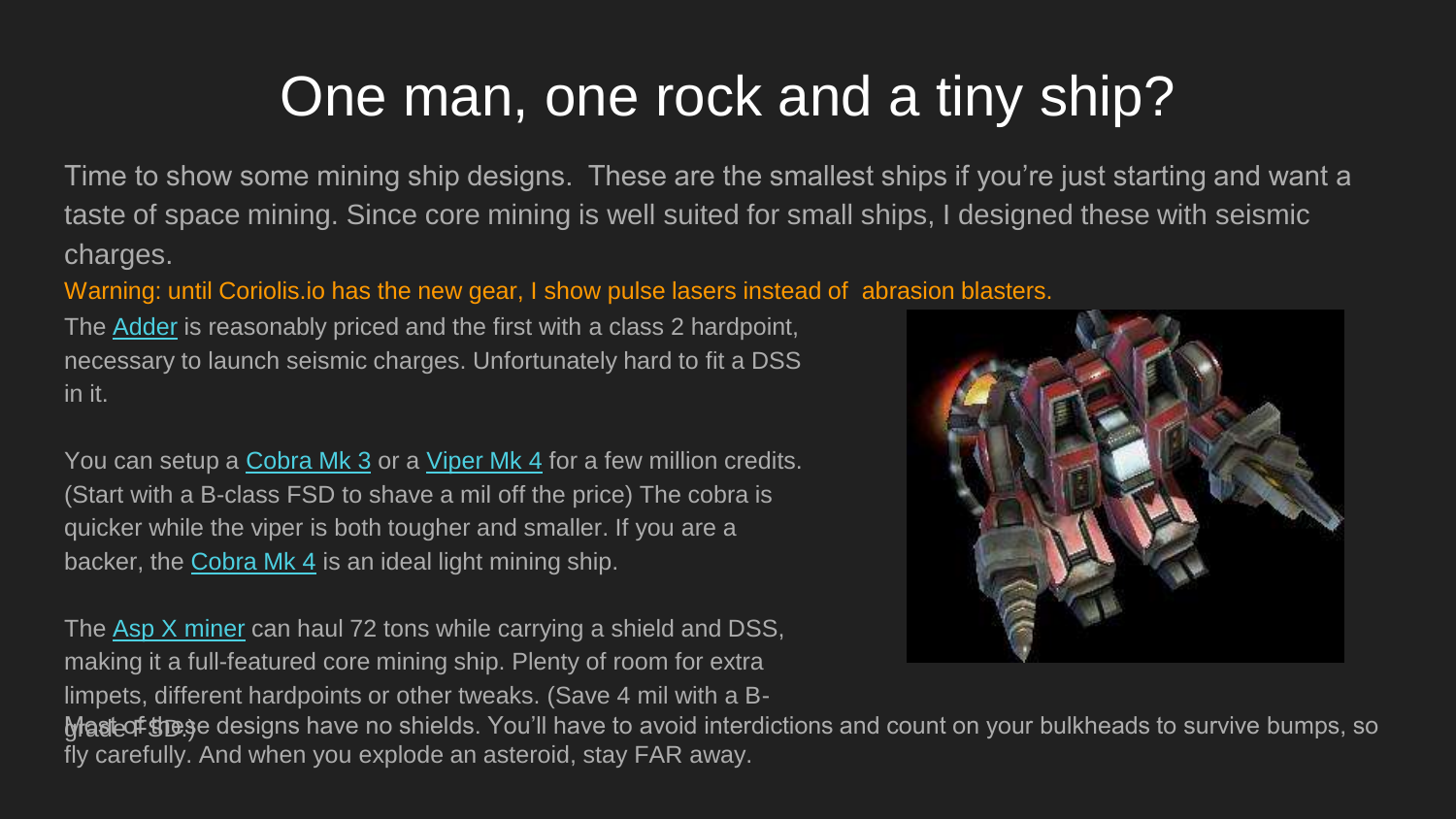## Setting up a medium mining ship

These ships hit a sweet spot where they have can be setup either as core miners or laser miners. Sometimes even both at the same time! Just adjust the hardpoints to taste. If you only want to do laser mining you can remove the DSS and pulse wave scanner. Warning: until Coriolis.io has the new gear, I show pulse lasers instead of abrasion blasters.



The [Krait Phantom](https://coriolis.io/outfit/krait_phantom?code=A0pktnFflidpssf53M172m2m2x0404040504CbCb401qP92i.Iw18aQ%3D%3D.Aw18aQ%3D%3D..EweloBhBmBGA6A7CAnANhAUwIYHMA2mIIsEZIUlQA%3D%3D%3D) is a bit costly for its tonnage, but makes up for it with great jump range, agility and a superb canopy. A very good choice for core mining, a fairly good choice for laser mining. It can't carry all five hardpoints however.

The [Krait MkII](https://coriolis.io/outfit/krait_mkii?code=A0pktnFflidpssf5-3M172m2m2x0404040505CbCb1vP9432i.Iw18WQ%3D%3D.Aw18WQ%3D%3D..EweloBhBmUDYAsICmBDA5gG2SEBGCQkKEoA%3D) is midway between the python and phantom, Holds a little less cargo than the python, a little more agile. Does well in both laser and core mining.

I consider the [Python to be the prince of mining.](https://coriolis.io/outfit/python?code=A0pktnFflidpssf5173M-2m2m2x040404050505CbCb1v40P92i.Iw18eQ%3D%3D.EwBjYRhYZj6mWEZA..EweloBhBmUEYCcoCmBDA5gG2SEcIEhTFA%3D%3D%3D&bn=mining python) Small enough to do it all, tough, reliable and big enough to carry all the gear.

The [imperial Clipper](https://coriolis.io/outfit/imperial_clipper?code=A0pktnFfln1Bsnf43M172m2m2x04040406Cb1v0340C7P42i.Iw18aQ%3D%3D.Aw18aQ%3D%3D..EweloBhBGA2HgA4QFMCGBzANikMIEhTFA%3D%3D%3D&bn=mining clipper) is a quirky choice. It offers style and speed. A little big for core mining and suffers from oddly placed hardpoints, but it is fast enough to be good at it. It does well as a laser miner, and is very affordable at half the price of a python.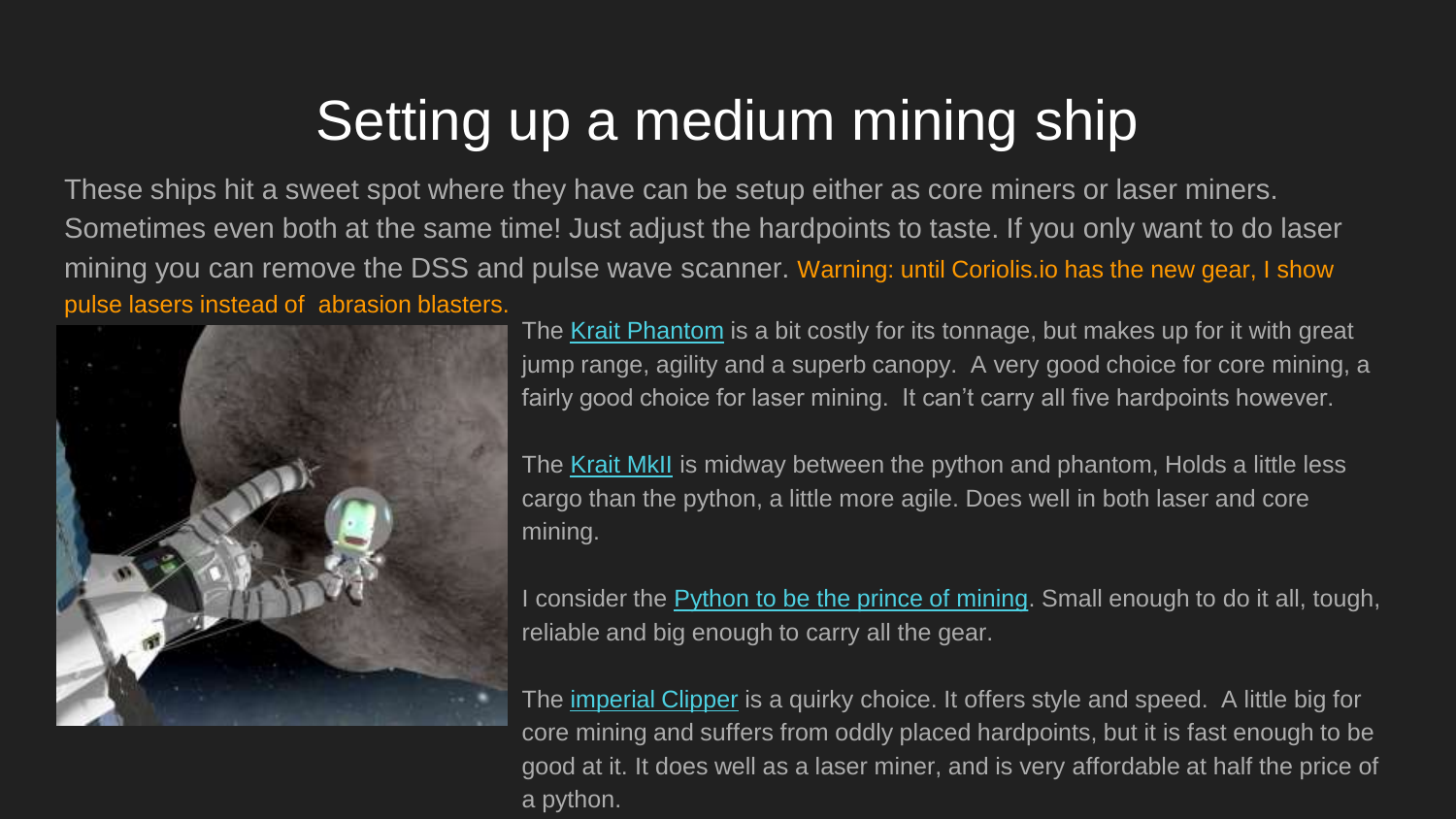# Setting up a big mining ship

Time for the big leagues! Here are a few pricier designs intended for high tonnage laser mining. These are big enough to easily adjust, arm them up or swap cargo / collectors to tweak the number of drones. Carry an abrasion blaster or sub-surface missile if you feel like it. Seismic charges are not recommended as these ships aren't quick or small enough to navigate well around blown 'roids.

These ships have no DSS, as hotspots don't matter for laser mir

[Type-9](https://coriolis.io/outfit/type_9_heavy?code=A0pktsFklndpsif62m2m---040404030706064aCb1vC7C7P92i.Iw18RQ%3D%3D.EwBjIRgllMqmYFapEA%3D%3D..EweloBhA2AWEDMAOeBTAhgcwDapCARgmJCjKA%3D%3D%3D&bn=mining type-9) - 125 mCr get you a reliable workhorse with 512 tons of cargo. [Anaconda](https://coriolis.io/outfit/anaconda?code=A0pktnFklndpsxf5----2m2m--060606060606060306050505CbCbCb2d45P91v2i.Iw18ZVA%3D.EwBj5YugWGEZFMReURqkA%3D%3D%3D..EweloBhBmVagpgQwOYBsEhARgnkUhQA%3D&bn=mining Conda) - 186 mCr get you 9 drones, 10 bins and 320 tons of cargo. [Type-10 defender](https://coriolis.io/outfit/type_10_defender?code=A0pktsFplndpsif6----2m2m---030606060606060607064iCb1vC7C7P92i2d2d.Iw18ZVA%3D.EwBj4llMEZ4fO0UyA%3D%3D%3D..EweloBhA2AWMCs0QFMCGBzANikICMERIUpQA&bn=mining type-10) - 203 mCr get you 384 tons of cargo and is easy to arm. [Imperial cutter](https://coriolis.io/outfit/imperial_cutter?code=A0prtsFplxdusCf6----2m2m2m030606060606060607074fCbCbCbPe2b2b1v2i.Iw18ZFA%3D.EwBjIRgkGZnhUlPMC8zyA%3D%3D%3D..EweloBhA2AWECsBGUBTAhgcwDapCJCIkKUoA&bn=mining cutter) - 300 mCr get you 9 drones, 10 bins and 512 tons of cargo.



The key to a 'good' mining ship is to have…

1: A strong enough distributor to fire two medium mining lasers a long while. 6C requires two volleys. 6A at 4 pips will need one volley 2: 4-9 collector drones flying around (2-3 controllers) 3: A refinery with 6 bins or more. 4: A DSS, though technically optional is still desirable.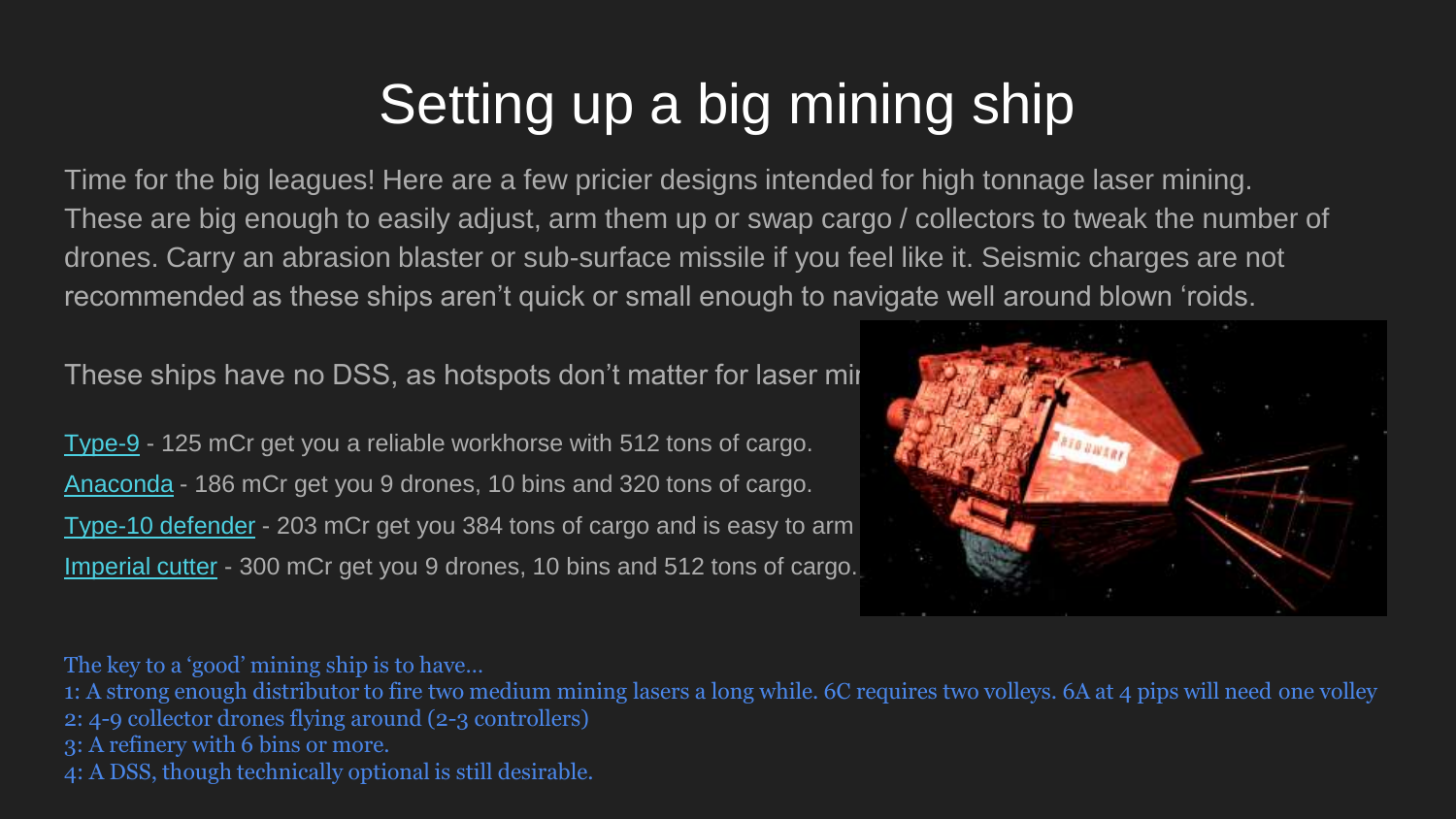## Setting up a bizarre mining ship

Some folks like to use unusual craft. Here's a few workable examples. Usually not cost-effective.

The [Federal Dropship](https://coriolis.io/outfit/federal_dropship?code=A1pitnFflndpsif4-2m2m--0300--0504CbC72b2bP91q2i.Iw18eQ%3D%3D.EwBjEZLZRKxLRMg%3D..EweloBhBGA2ECc8CmBDA5gG2SGF8hRFA&bn=Mining FDS) at 32 mCr has no shields, but is quite tough! For that Industrial, colonial marine feeling.

A [Mining Orca](https://coriolis.io/outfit/orca?code=A0patnFflsdksif5-2m2m----05044dCb1vC7P42i.Iw18SQ%3D%3D.EwBjYRnaYhmMQ%3D%3D%3D..EweloBhBmUE4BsICmBDA5gG2SEBGCQkKEoA%3D&bn=mining orca) is pricier than a krait but more stylish. Fast enough to do either core or laser mining.

The [Mining Beluga](https://coriolis.io/outfit/beluga?code=A0pftnFplCdpsnf72m2m---03070707070705050505Cb4a1vC7C7P92i.Iw18ZJA%3D.EwBjIRgllMqua5aqA%3D%3D%3D..EweloBhBGYA4zACwgKYEMDmAbVIYSEhQlA%3D%3D&bn=Mining Beluga) is… workable, but very much a fish out of water if you ask me.



In order to do some long-range mining, I've designed and heavily engineered an interesting ship, the 'mining explorer'.

My ["August Odyssey" Anaconda](https://coriolis.io/outfit/anaconda?code=A0patnFklndpsxf5----w1w1--00080803080808080605053c4dCbCb2bP91vC72i.Iw18ZVA%3D.EwRgDBLhHMlUUkBmEd0aA%3D%3D%3D.H4sIAAAAAAAAA02QMUsDQRCFJ3eXnOaMmzuScGiMmot2CkFBrEQrLQR7C1PZWSlYpbCwsPQnpPAfSAob/4AodiIoqIggKAoiKmafb5EN2eIxO/P2m50R7YtIJ03JneZFgqVXIGz%2BANHRoEit7IggpResqe9wQERtvQGltRxLji6ZkkdJdpVI0c%2BKFHwNqOVvQh5YiF8MxNVDFpI0O0DhPSTp6pOmFt/EM/wIPF03JpeiGmwSzT0BSOt5m%2B1PUbI7GZHohOG4uVbNdcJEkyZCRjdsJ7X3SMj5HRDfEDR9/UEt61Vbd86%2BgMwow2A9oP2Ag4SbjKJL8oZXfoHiFH9Xa3MijOh8F9zmniL3ntlKT/b2mVnFdhjTi3Yxatt4L8wk1X%2Bv153v2BASvWEJ9f0Km89y34D0nj/MVU/4qQEAAA%3D%3D.EweloBhBmcFYBsICmBDA5gG2SEBGCQkKEoA%3D&bn="August Odyssey" Mining explorer) combines exploration and mining gear along with a superb jump range. The intent: to visit the various outposts outside the bubble and do some mining missions way out there.

Only with engineering can you get something that crazy.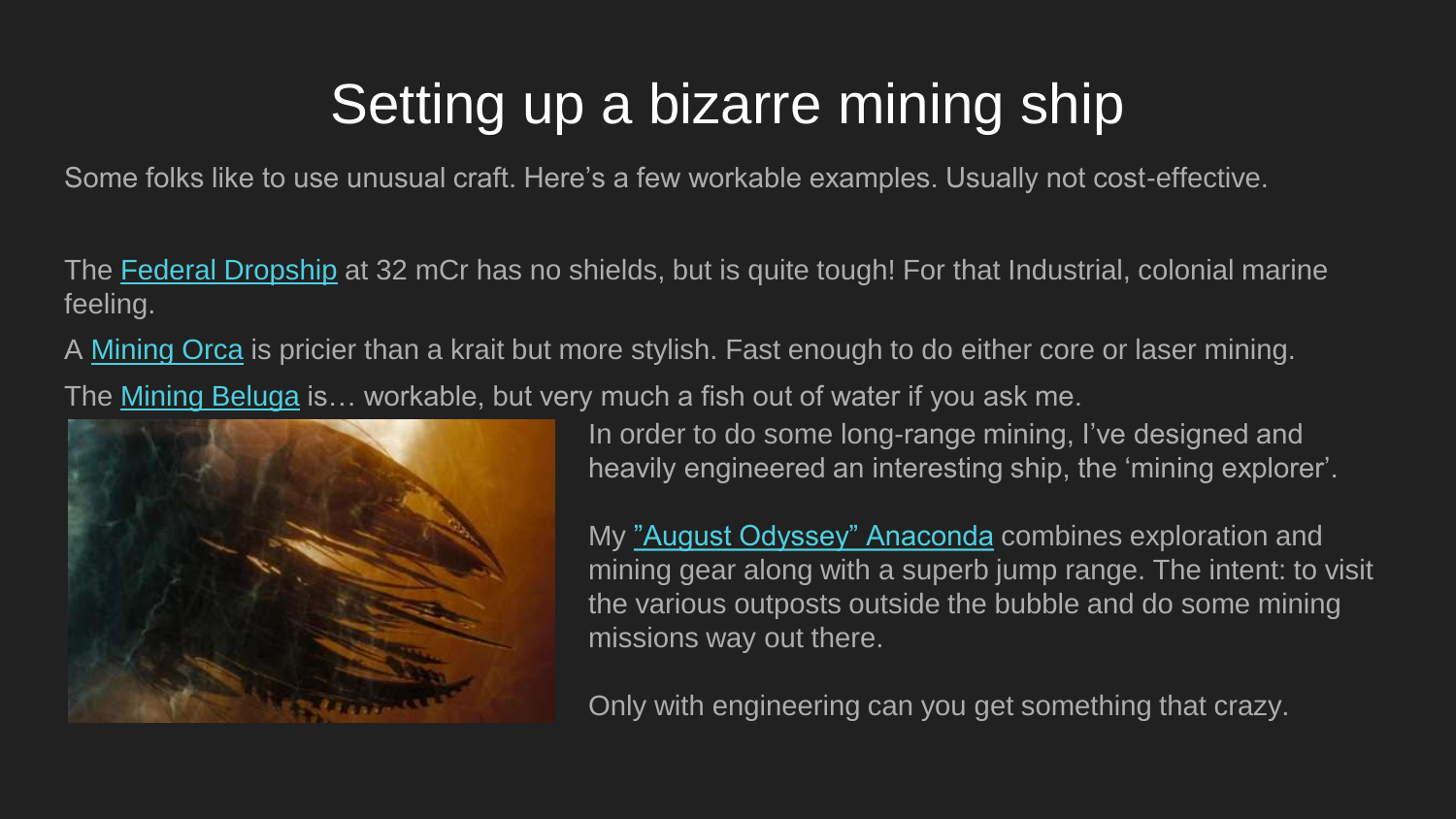## **Part 2: Finding belts to mine in.**

For core mining, the belt type has less importance as you can find gems a bit anywhere, go for any dense ring.

For laser mining, you'll want to avoid asteroid belts and focus on rings around gas giants or big planets. Ring 'type' can be Rocky, Icy, Metal-rich and the most desirable one for laser mining: Metallic.

Ring 'quality' goes from Depleted, low reserves, common, major up to the most desirable: pristine

resthe egry best laser mining spots would be pristine metallic rings, with a nearby industrial or high tech station to sell minerals to. But keep in mind that mining in common reserves is still very good. Try various spots, your mileage will vary.

Bulletin board missions may drag you to different ring types for certain minerals. I've listed mineral contents of belt types in next page.

When looking for mining spots, ask around! Chances are your friends know a good spot or three. And if they don't,<https://eddb.io/> is your friend.

To search in EDDB: Go in 'bodies', select 'pristine' and a ring type at the top right. Then put your system at the bottom left - reference system.

| <b>MITH MASSLES</b>       | <b>R.4. (in)(2) 6)</b>                      | 'Pristine' reserves is ideal. |
|---------------------------|---------------------------------------------|-------------------------------|
| <b>ADILIS</b>             | 52.27.9KM                                   |                               |
| <b>FUVITY</b>             | 自发地                                         |                               |
| LIFINGE TEMPE             | <b>BROK</b>                                 |                               |
| <b>TIMOSPHERE</b>         | <b>21.1% HYDROGEN</b><br><b>DESPETIELEM</b> |                               |
| <b>FIRSTAL PERIDES</b>    | <b>SASTA D</b>                              |                               |
| <b>ETAI MAJOR AKE</b>     | <b>BLOGALLI</b>                             | 'Metallic' type is best.      |
| WATAL ECCENTRICITY CLODGE |                                             |                               |
| <b>PSTAL NGLINATON.</b>   | 454 *                                       |                               |
| AIS OF PERMPILE.          | <b>J73.BO<sup>3</sup></b>                   |                               |
| <b>CITATIONAL PERICO</b>  | $+55$                                       |                               |
| <b>UGAL TILT:</b>         | 35.567                                      |                               |
| SHIP 105408 2 A Ring      |                                             | This is the inner belt info.  |
| <b>ING TYPE:</b>          | METALLIC                                    |                               |
| AASIR                     | 12 AUGUST THE U.S.                          |                               |
| EM MAJOR AKE              | <b>B.ODAU</b>                               |                               |
| <b>NNER RADIUS</b>        | <b>BE 25 FIGM</b>                           |                               |
| <b>MJTEN RADIUS</b>       | <b>IDS 25 YKW</b>                           |                               |
| HIP 105408 2 B Ring       |                                             | This is the outer belt info.  |
| <b>UNG TYPE</b>           | <b>RODEY</b>                                |                               |
| <b>MSS</b>                | 318,128,257,376.0.1/1                       |                               |
| FMI MAJOR AXIR            | <b>C.OOAU</b>                               |                               |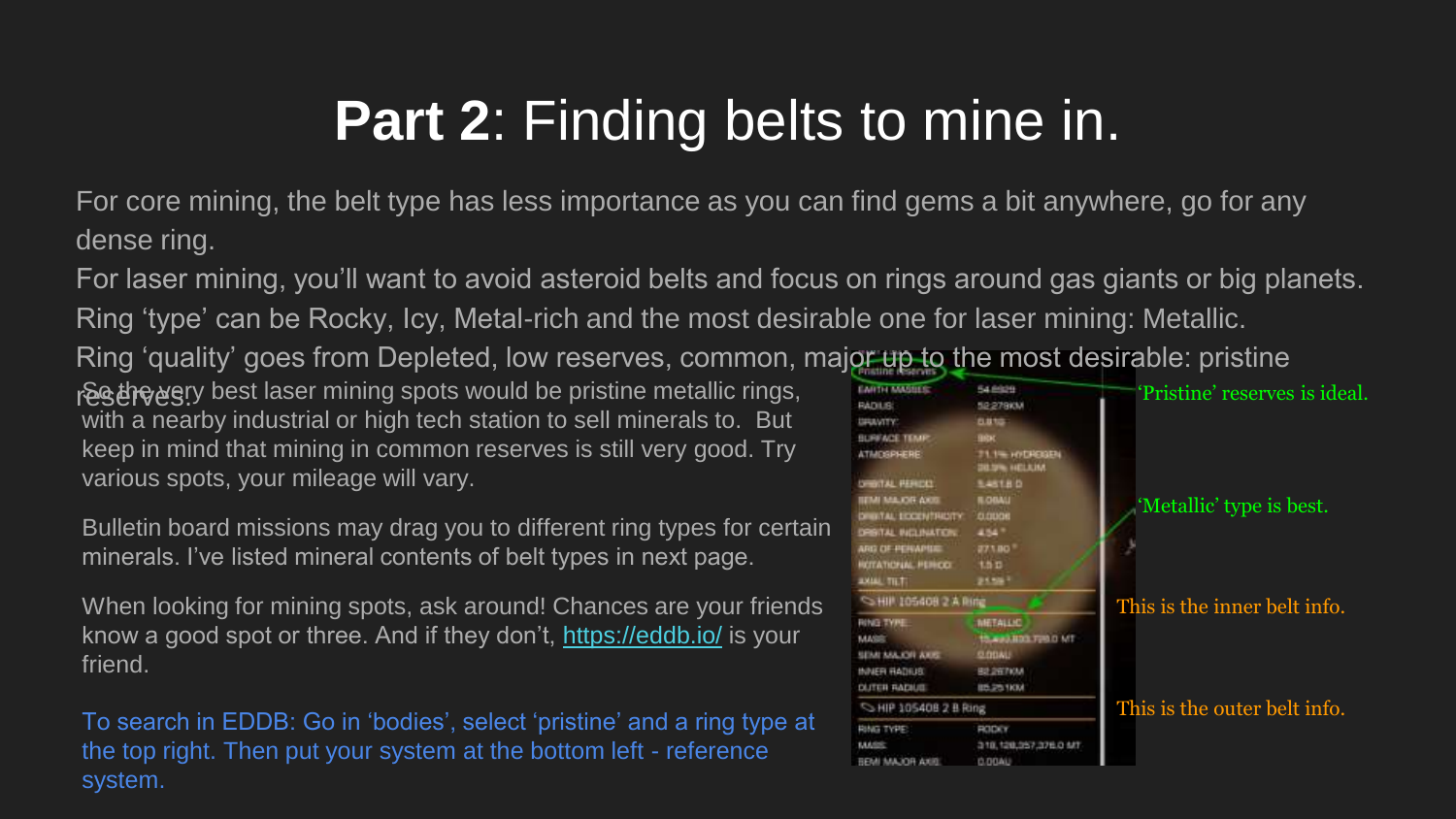## Hotspots!

Rings may contain 'hotspots' that contain a higher concentration of ores. They're found using the Detailed Surface Scanner. These are recommended spots for both core and laser mining: Rumor has it that one can get more resources from regular chunks, and find a higher concentration of fissured asteroids.

Fire a probe from the DSS into a





Hotspots are revealed! Visible while you're in analysis mode, and listed in the contacts of the left-hand panel.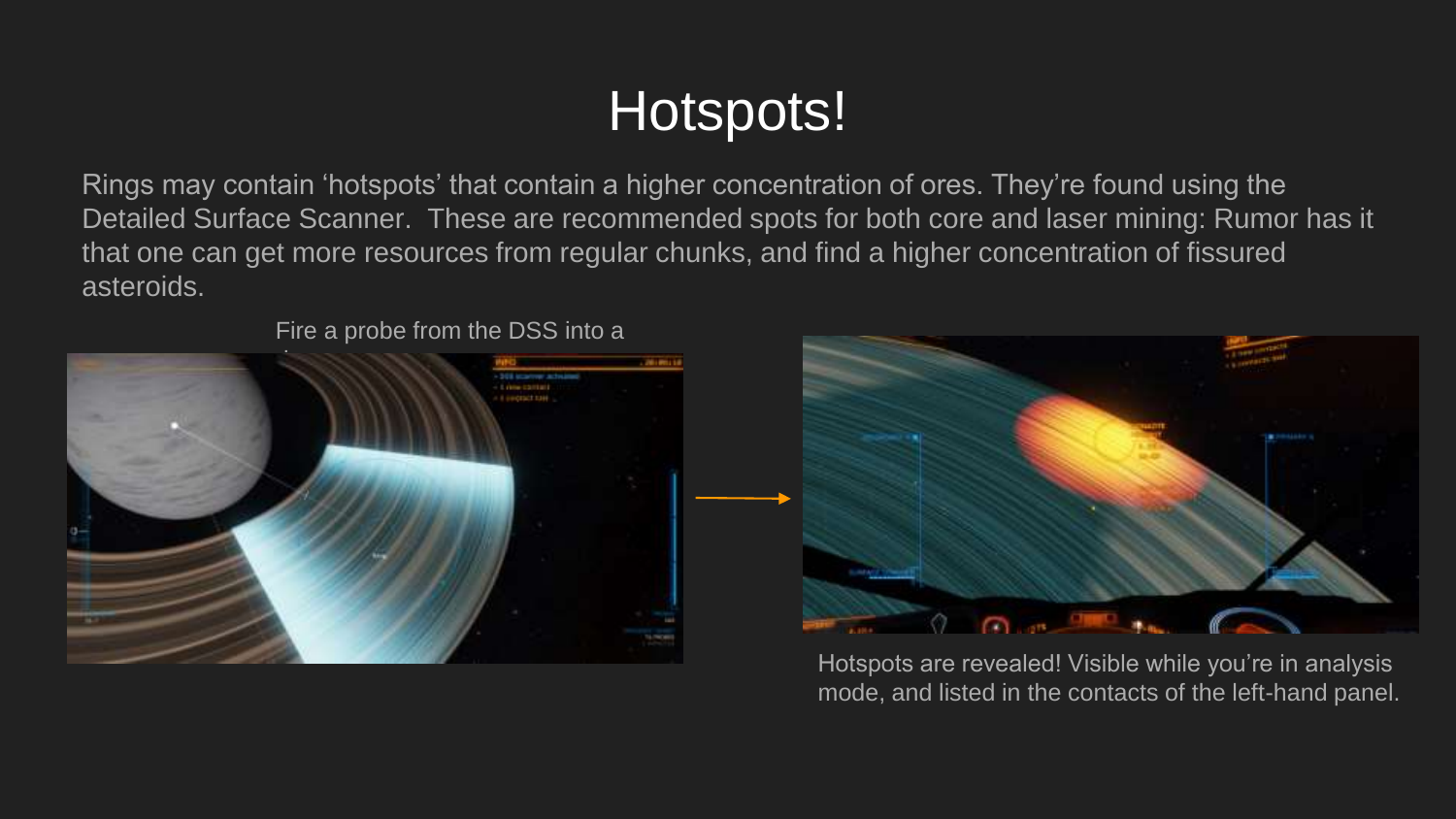## Dammit Jim, I'm a pilot, not a geologist!

Asteroid rings come in four flavors: Metallic, Metal-rich, Rocky and Icy. If you focus on laser mining or mining missions, this list comes in handy for knowing what minerals are found in what kind of belts. (And their value at the time of writing)

Metallic: painite(rare)- 40500Cr, platinum - 19279Cr, palladium - 13298Cr, gold - 9401Cr, osmium - 7591Cr, praseodymium - 7156Cr, samarium - 6330Cr, silver - 4775Cr, bertrandite - 2374Cr, indite - 2088Cr, gallite - 1819Cr

Metal-Rich: gold - 9401Cr, osmium - 7591Cr, praseodymium - 7156Cr, samarium - 6330Cr, silver - 4775Cr, bertrandite - 2374Cr, indite - 2088Cr, gallite - 1819Cr, coltan - 1319Cr, uraninite - 836Cr, lepidolite - 544Cr

Rocky: samarium - 6330Cr, indite - 2088Cr, gallite - 1819Cr, coltan - 1319Cr, uraninite - 836Cr, cobalt - 647Cr, lepidolite - 544Cr, rutile - 299Cr, bauxite - 120Cr

Icy: bromellite - 7062Cr, lithium hydroxide - 5646Cr, methanol monohydrate crystals - 2282 Cr, methane clathrate - 629Cr, liquid oxygen - 263Cr, water - 120Cr, hydrogen peroxide - 917Cr… And very rarely, low-temperature diamonds.

Also note you'll get a number of engineering materials while mining. Carbon, Iron, Nickel, Sulphur and a few others.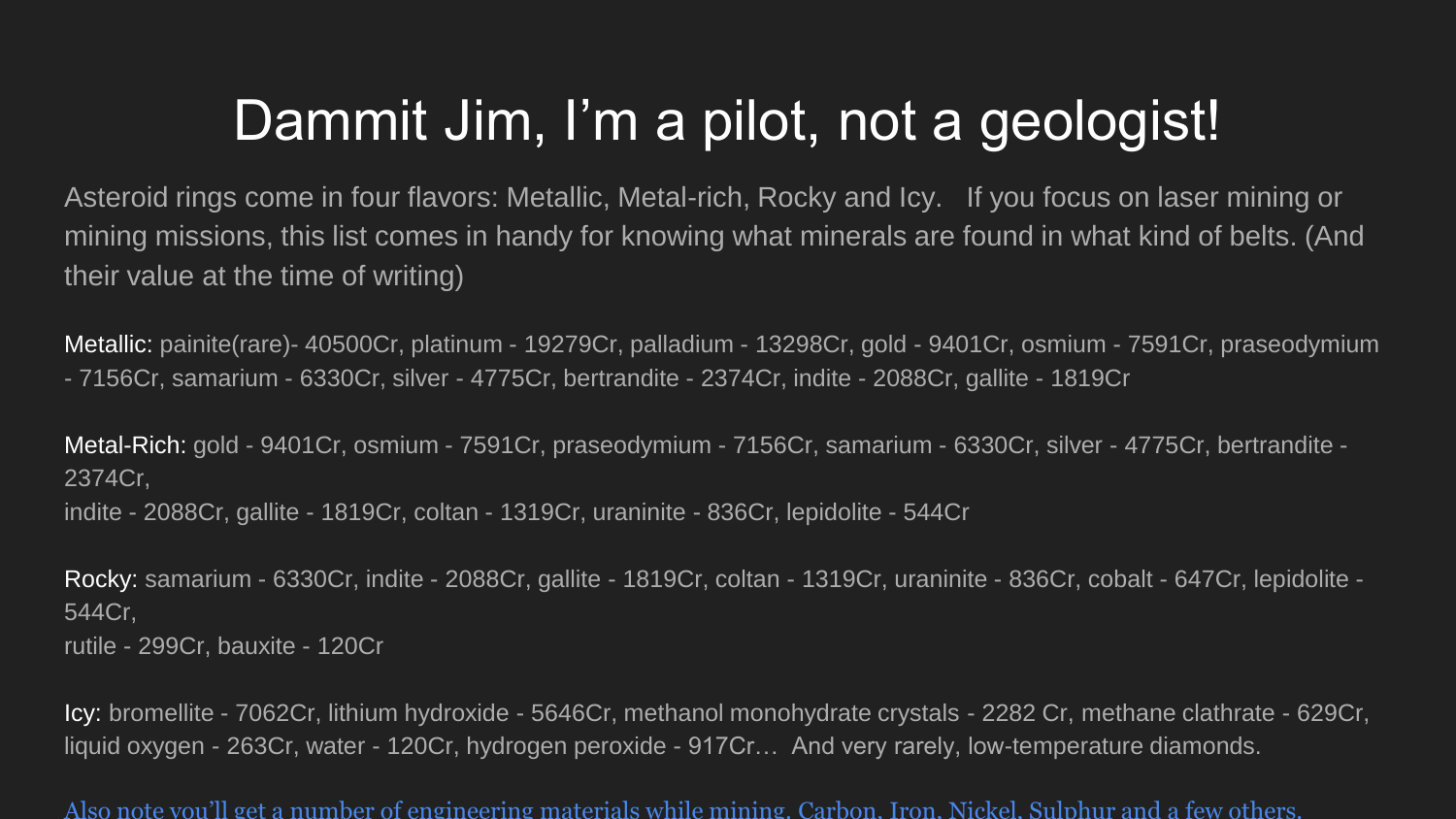## Core mining's precious gems

If you're doing core mining with seismic charges, asteroid with fissures will be cracked open to reveal high value commodities. Sometimes it's platinum, palladium or painite same as can be (rarely) found in metallic rings, but with a little luck you'll find precious gems! Very valuable.



Gems are not always about the money...

Alexandrite - 273000 Cr/ton Grandidierite - 254000 Cr/ton Musgravite - 255000 Cr/ton Monazite - 239000 Cr/ton Serendibite - 223000 Cr/ton Rhodplumsite - 209000 Cr/ton Benitoite - 195000 Cr/ton Opal - 183000 Cr/ton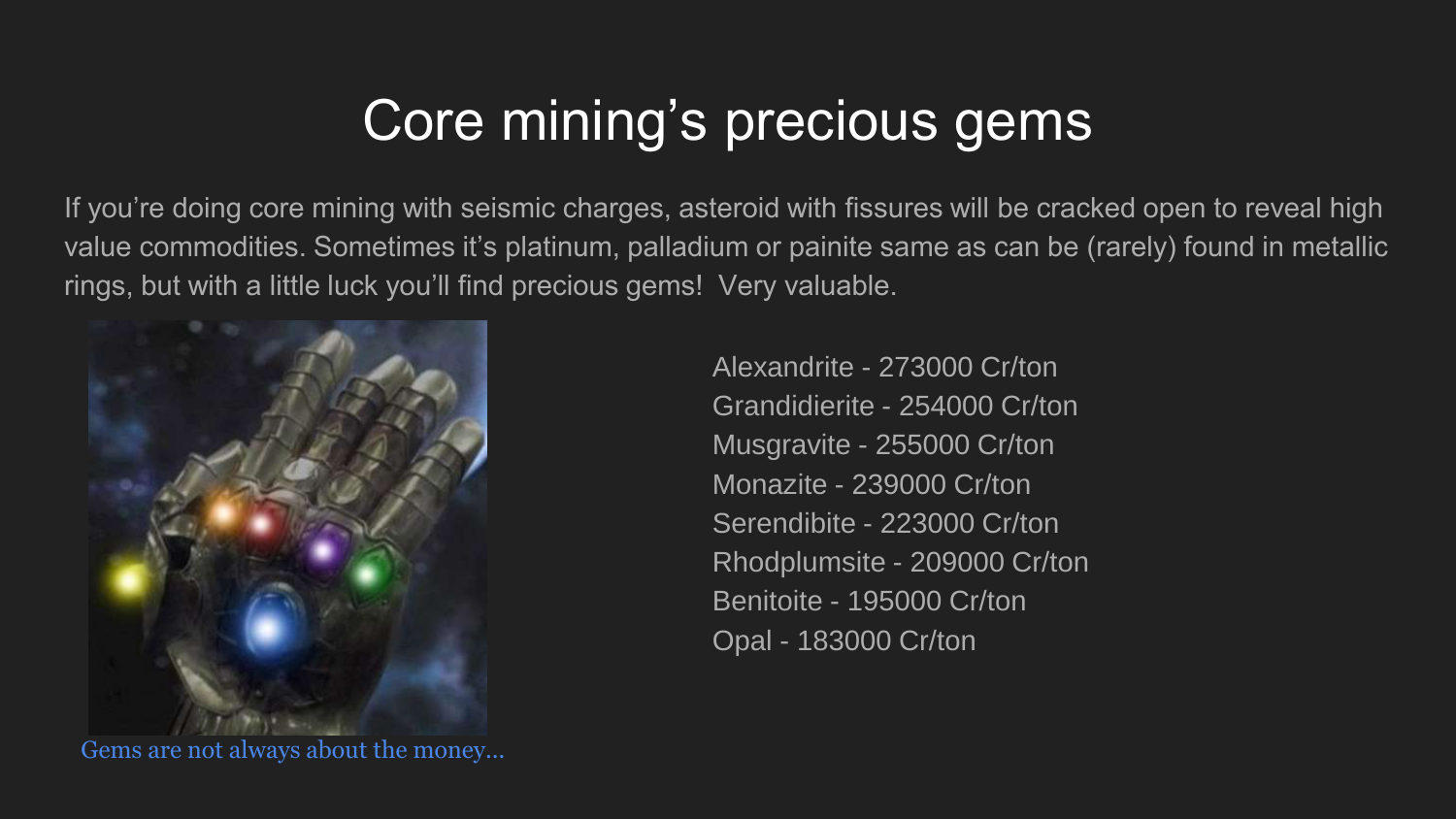#### Checklist before takeoff

Now that you have your mining ship and know where to go, time for a last checklist before you fly off towards your claim.

1 - Double check your controllers. You want one prospector, and multiple collectors. Shooting hatch breaker limpets at a rock will make a miner feel stupid. (and yes, it has happened to me)

2 - Pick up lots of limpets. Buy about 1/2 to 2/3 of your cargo worth of those, more for ice mining and core mining. Splurge, they're easy to be rid of and cheap.

3 - Check your fuel range. In the galmap there's a slider showing how far you can go with full cargo. It's worth making sure you can go to your mining spot, and back to a safe station, with room to spare.

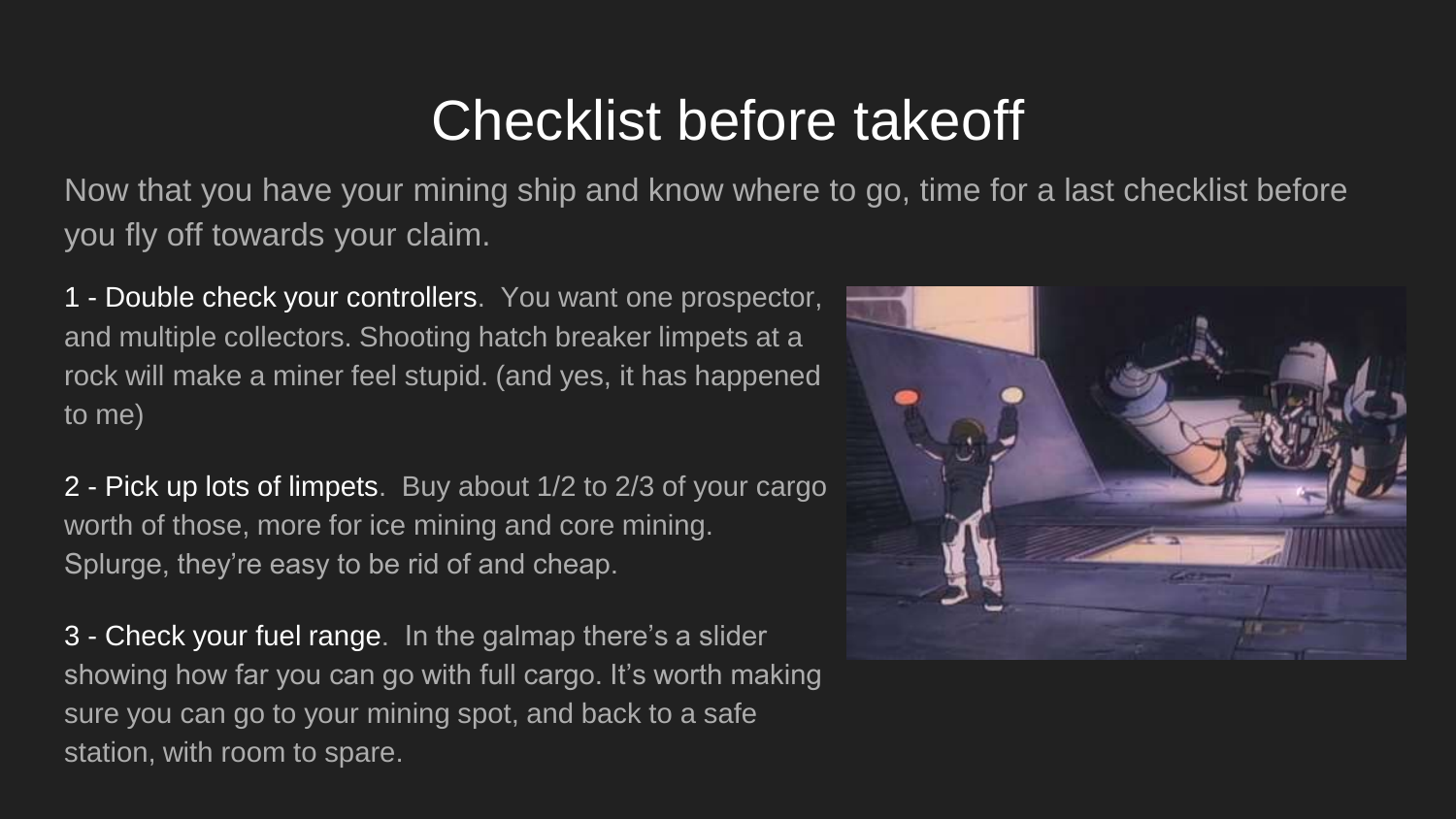### How to (safely) fly into a belt

You can fly into a belt at full speed and suffer some damage, but here's a gentler



Here I am aiming for a hotspot, notice how the ship doesn't offer you to drop on the site - gotta do it manually.

If you do laser mining with wingmen to cover you, you might enjoy the extraction sites.

Protip: It's a good idea to enter the belt between the sun and gas giant, and gradually head towards the jovian. It helps to keep one's bearings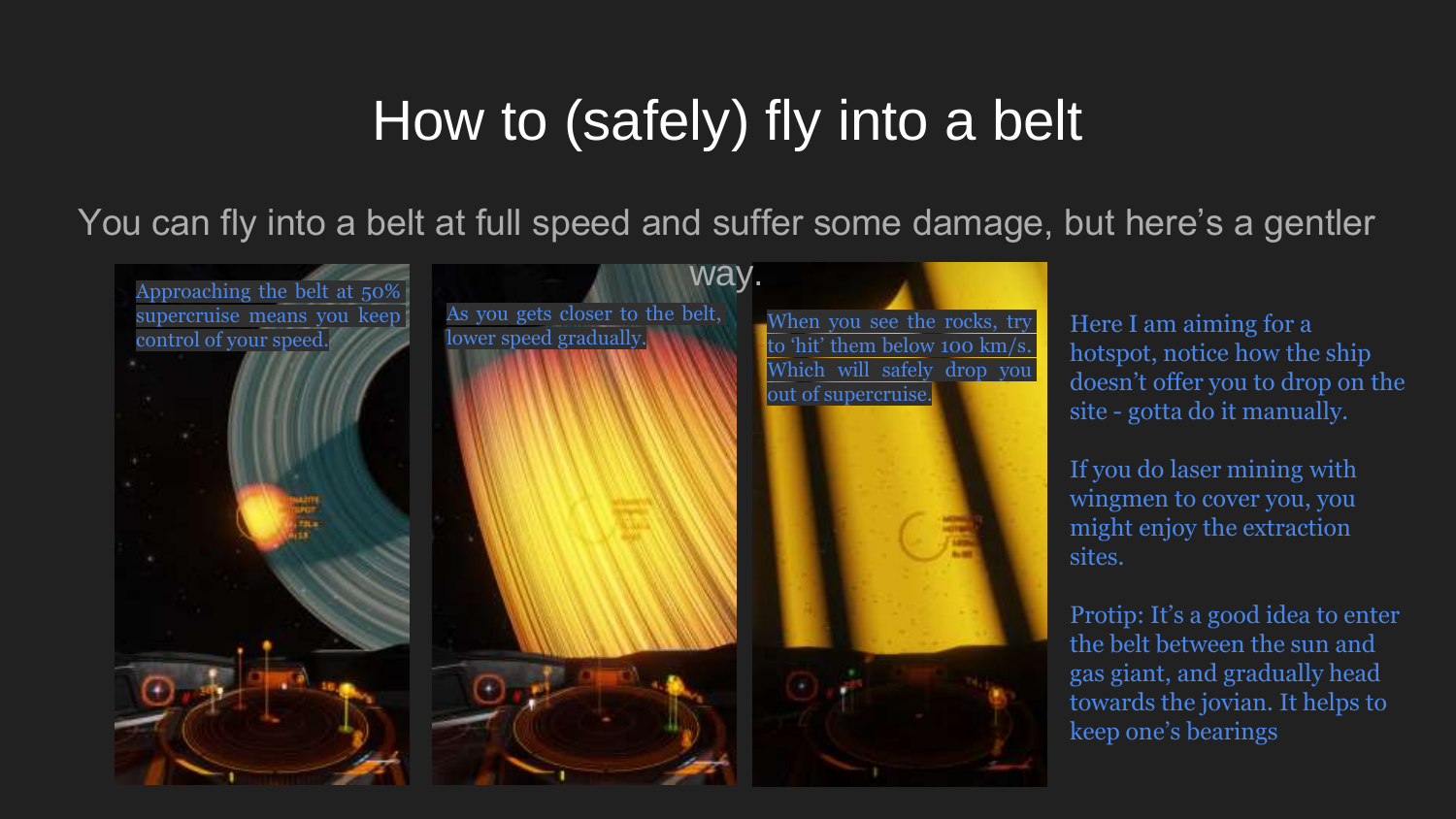## Avoiding space pirates!

Space pirates are a pain. You'll have to dodge interdictions when you're going back to sell minerals. But even getting into the belt you'll likely see a troublemaker approach you and scan you for juicy cargo. Here's a few tricks...

First thing to know: Pirates don't care for limpets. So enter a ring carrying nothing but limpets! On arrival a pirate may appear and scan you. They'll leave you be if you carry nothing else.

If they show up mid mining, consider paying them if they don't ask for too much, don't risk your ship over a matter of pride. (Inventory- >Click cargo->Eject)

A good trick to evade them is to enter silent running as they start to scan you, then zoom far away while still silent. A heat sink or two help a lot with this method.



When you're loaded with minerals and on your way out the belt, fly defensively, be prepared to fight interdictions. Try and head to a station that's only a few LS away, or jump to a system with such an easily-reached stations if you can.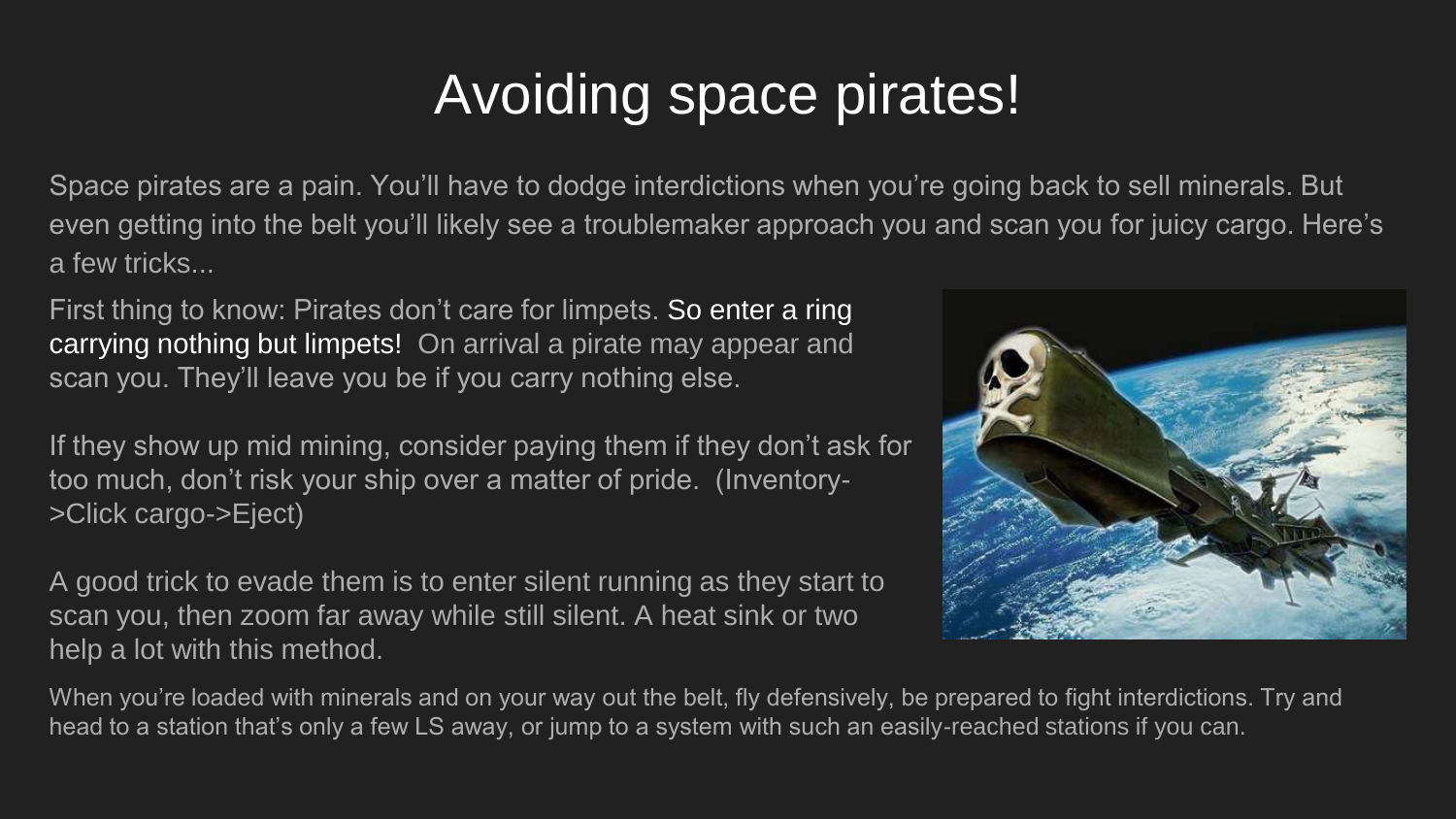## **Part 3** - Core mining

Okay, you're finally in a belt. Time to get started… If you're setup for core mining, you'll be looking for rare asteroids that have 'fissures'. These can be broken apart to reveal precious gems.

I recommend you focus on pristine rings, and rocky/icy asteroids show the fissures more



 $C\varnothing$  and  $\mathbb{R}^n$  are  $\mathbb{C}^n$  are So these are the steps you need to learn...

1-Use the pulse wave scanner to spot potential asteroids 2-Fly to a bright yellow candidate to see if it has fissures, visually or with a prospector limpet. (move on if it has no fissures) 3-Prepare seismic charges to blow open the asteroid 4-Explosions!

5-Fly in and around the debris to find revealed surface deposits, the abrasion blaster will shear those off for collection.

Now we're playing with asteroids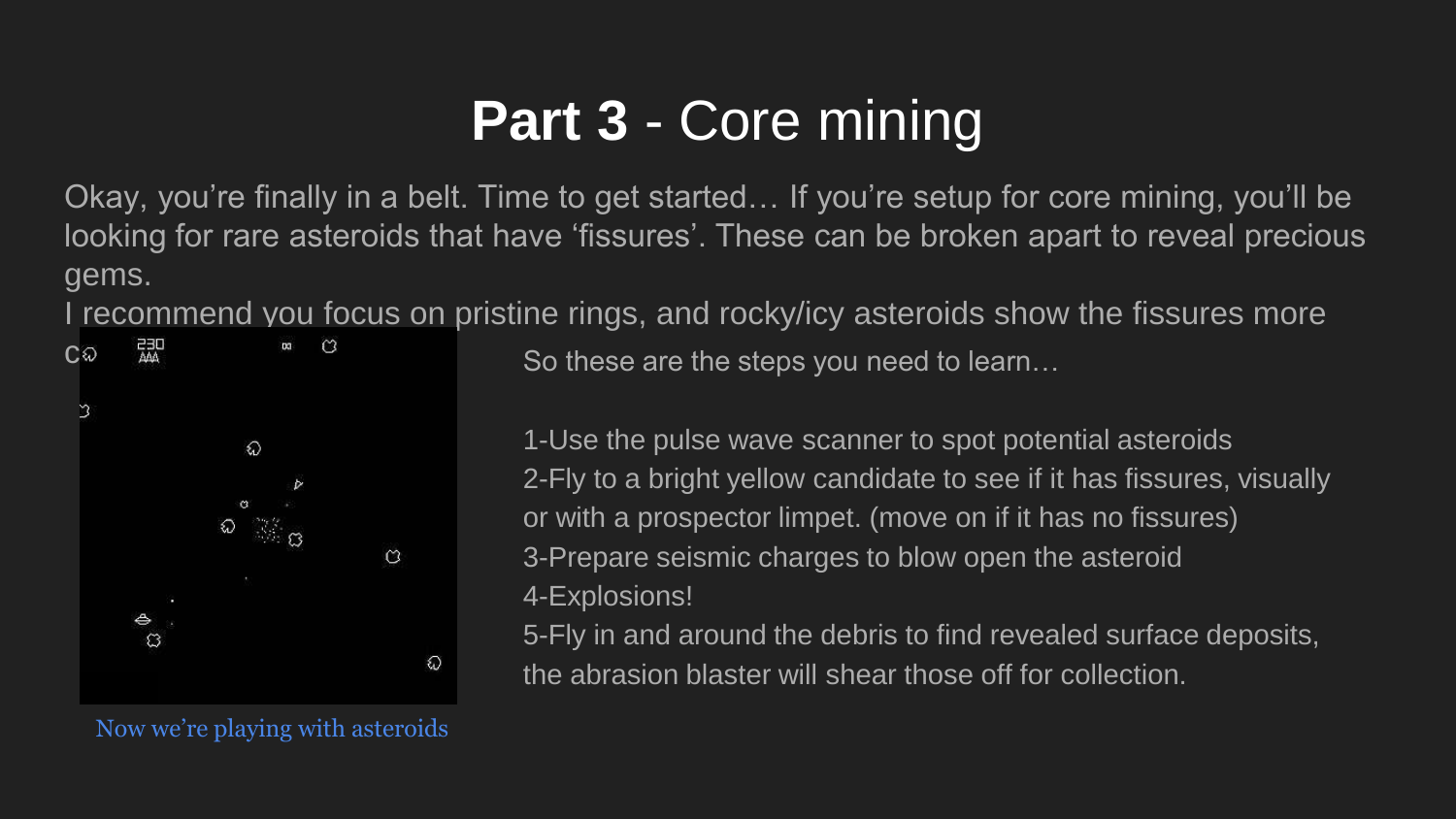#### Pulse Wave Scanning

The pulse wave scanner will help you find asteroids with 'features'. To use it, tap the fire button to scan, three seconds later it will resolve asteroids of interest in yellow...



Searching for fissured asteroids is like sluicing for gold in a river: it will take persistence, practice and luck before you 'strike gold'. Keep at it! Don't give up!

For core mining, you want to find fissures. I recommend you focus your search on the medium or big asteroids, small ones can't have fissures.

The more features a 'roid has, the yellower its color. But the color is opposed by the size of the 'roid…

So Yellow intensity  $=$  # of features divided by size?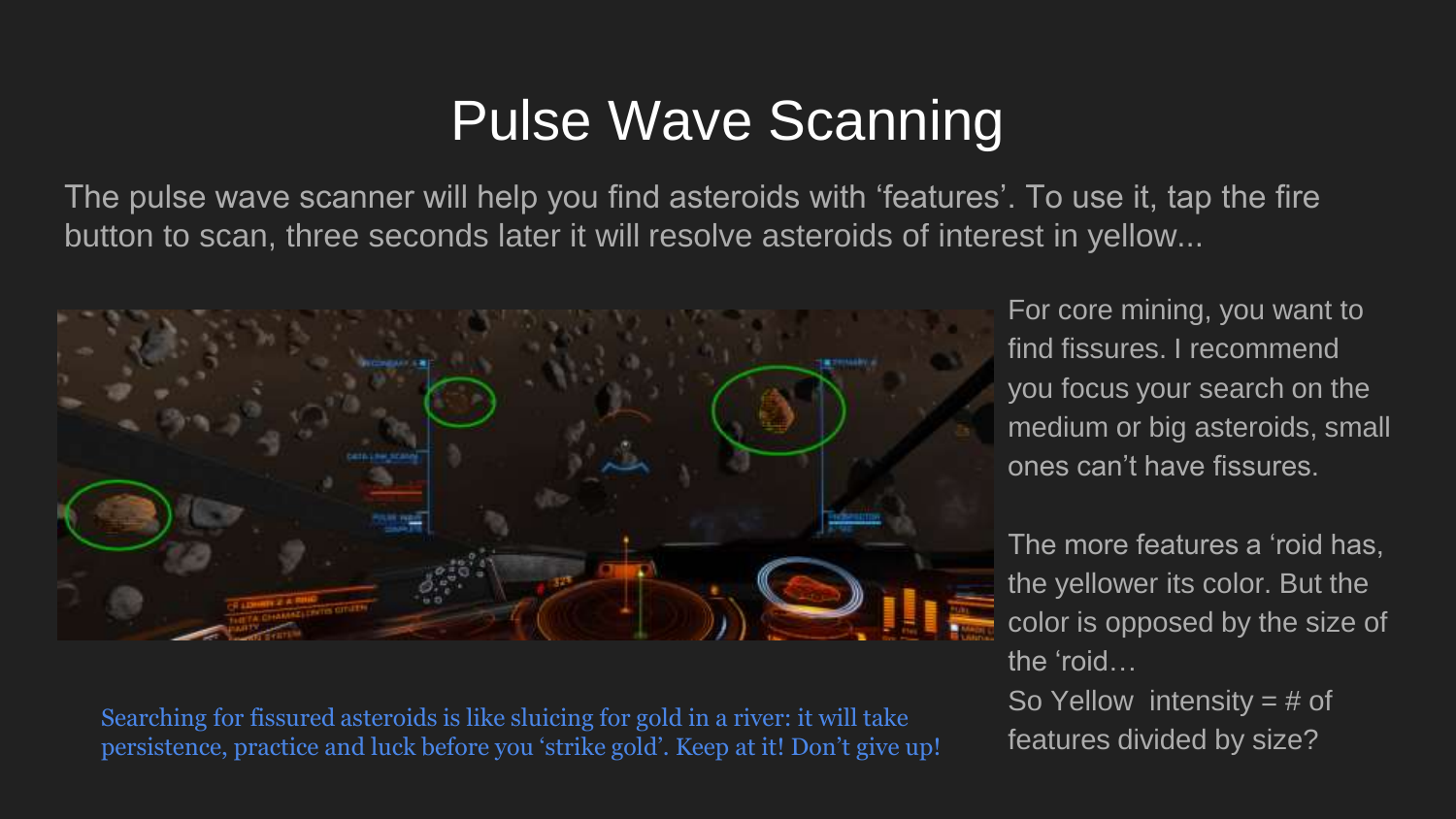#### Asteroid features

Asteroid features come in three flavors: Fissures, Surface deposits and sub-surface

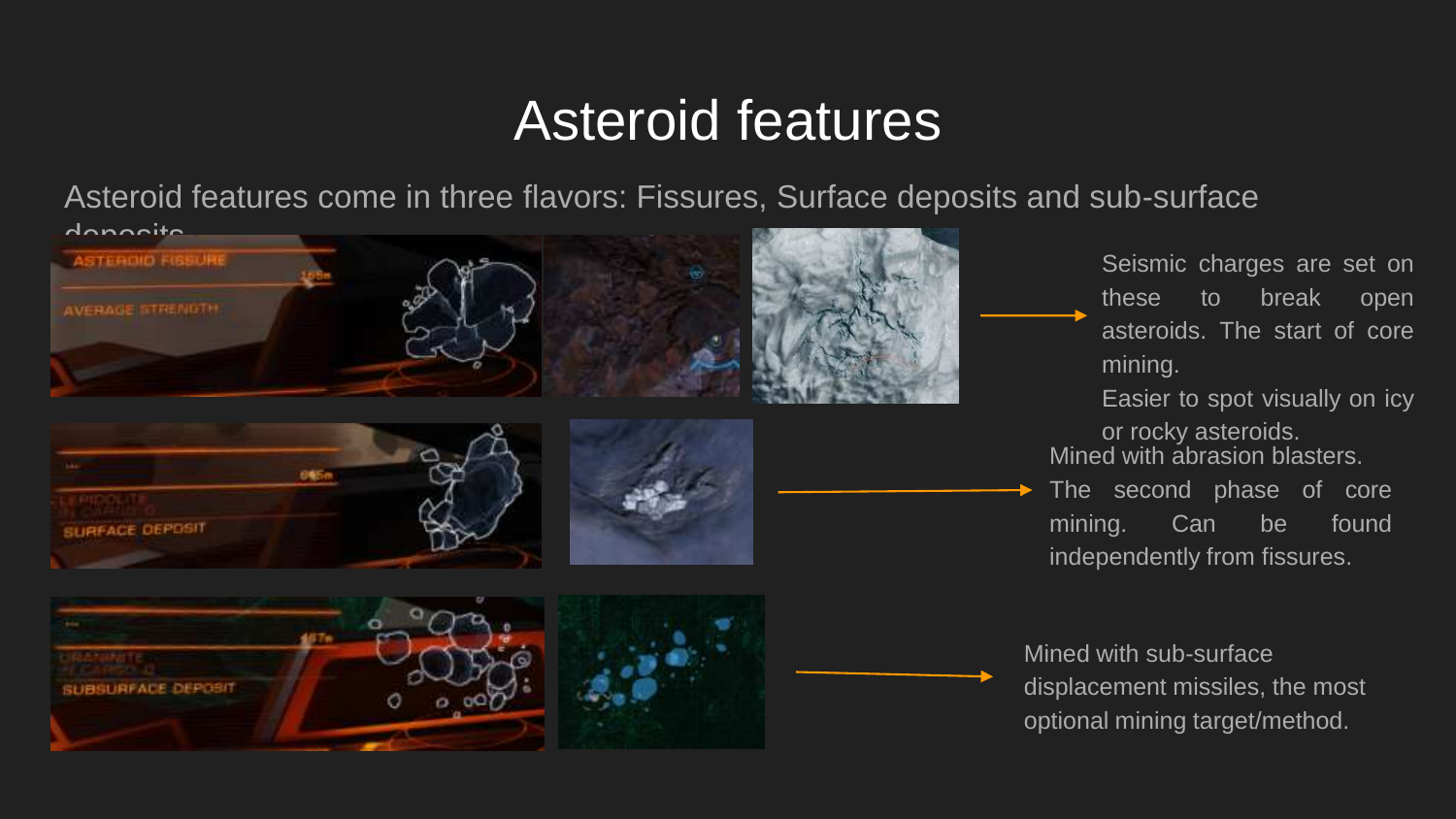## Using a prospector - core mining style

The prospector drones act like direct fire missiles. Point to your asteroid, fire and when the prospector hits target the drone to see what it contains. Features will be revealed in the contacts.



Let your prospector hit the asteroid...



#### And if you have fissures and gems, it will look like this!

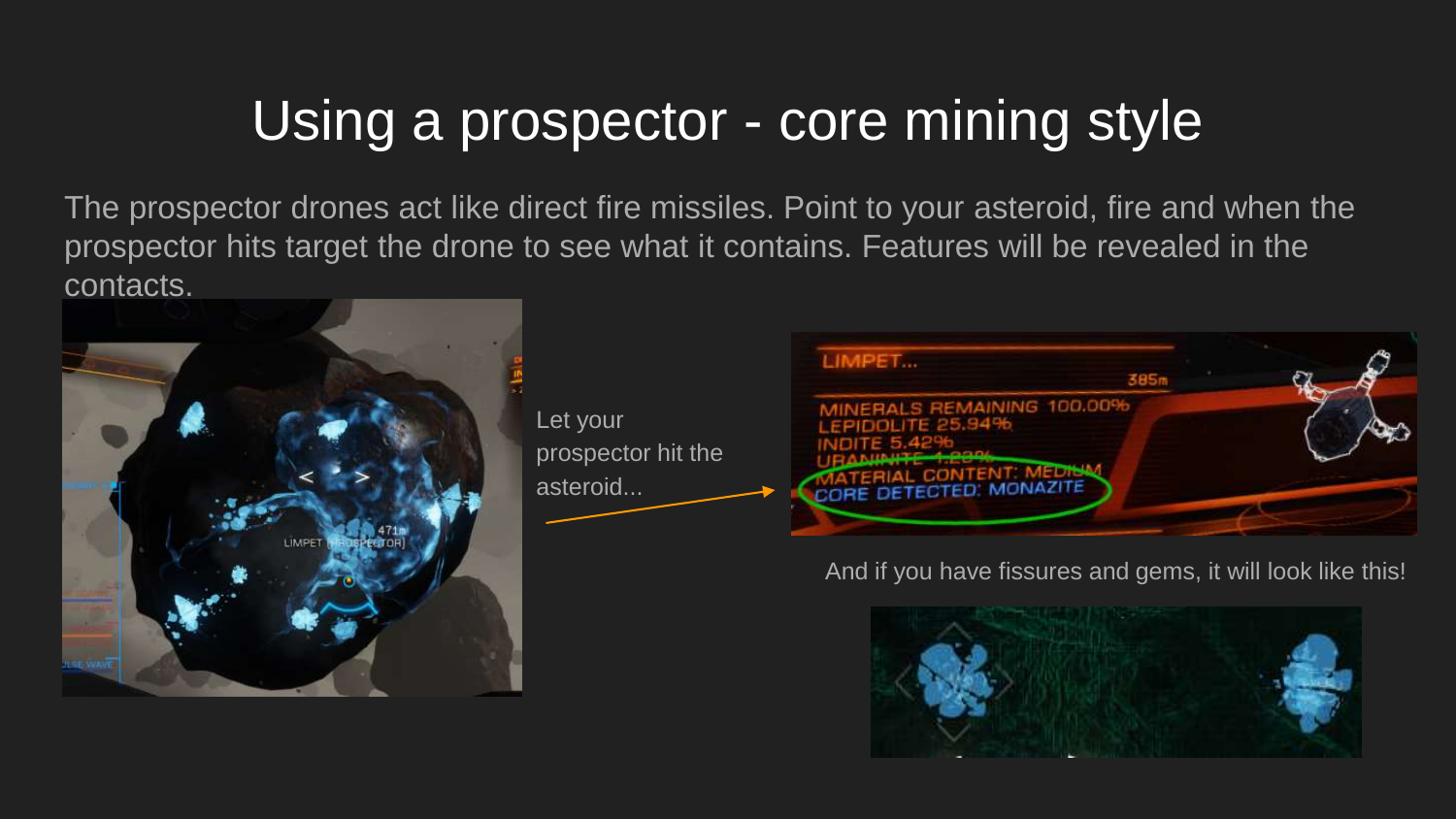#### Fissures and seismic charges - 1

Prepare your seismic charge launcher and target a fissure, you'll need a few charges to blow open an asteroid.

**ASTEROID FISSURI** When you target a fissure, the strength is shown. Firing a 859 high strength charge at a low strength fissure will have more **AVERAGE STRENGTH** impact. Hold fire to raise the seismic charge to the level you want... ...Let go, the missile flies forward...**INFO** 22:28:34 ...And assuming the **DETONATION YIELD DETONATION** missile hits near the **TIME** fissure...  $117.421$ The detonation yield will go up, you want to hit the blue area, it takes a few charges.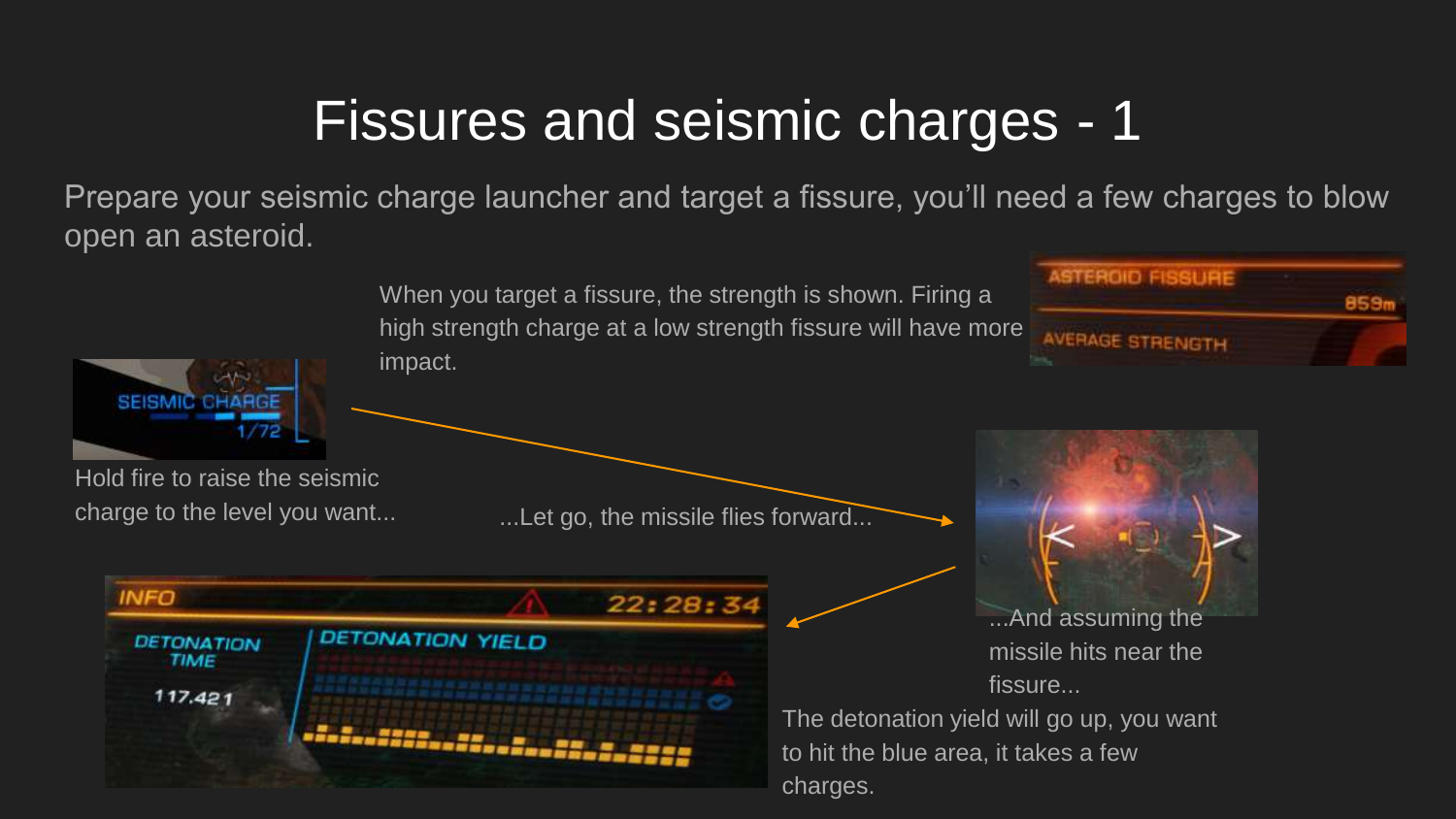#### Fissures and seismic charges - 2

Once you reach the right detonation yield (or go a little too high), go to your contacts and there's an option to detonate… And don't forget to get to a safe distance.

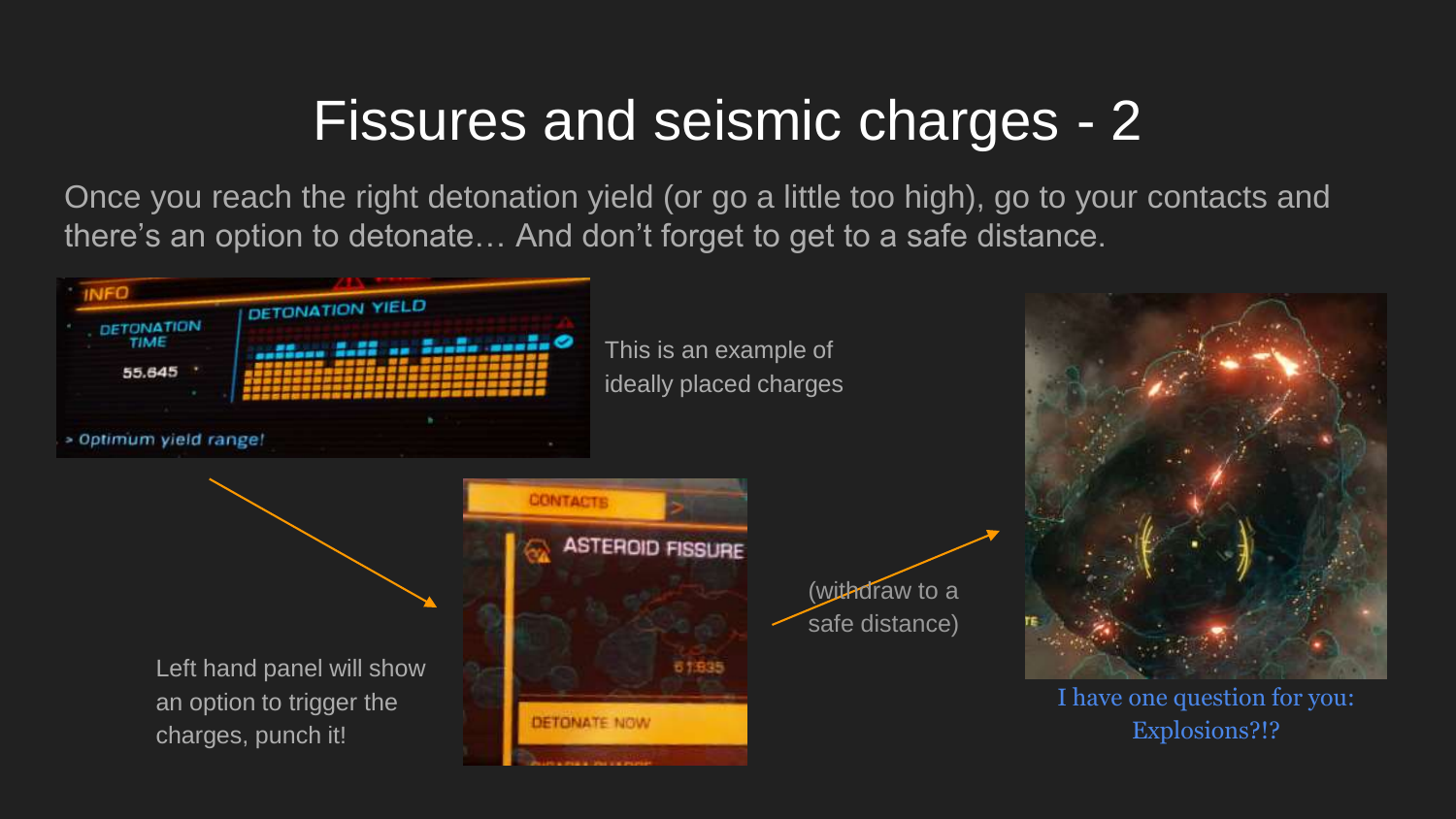## Using the collectors properly

To pick up the flying fragments, it's most effective to use collectors than to manually scoop. But there's an important thing to know: Don't target a fragment when you fire a collector! Target a prospector, target nothing, or you will lose collectors fast due to an intended behavior.

Collector drones have two possible behaviors:

- -'Pick up a targeted item then stop functioning'
- -'Pick up everything in range'

If you target anything that can be picked up. Collectors default to the first behavior. This means the drone will dash to pick up that one item, deliver it to you and then explode with joy.

As a miner you want the second behavior, so target a prospector or a planet or nothing. Then your collectors will act like worker bees and pick up everything in range.

And remember to open your cargo bay, obviously.

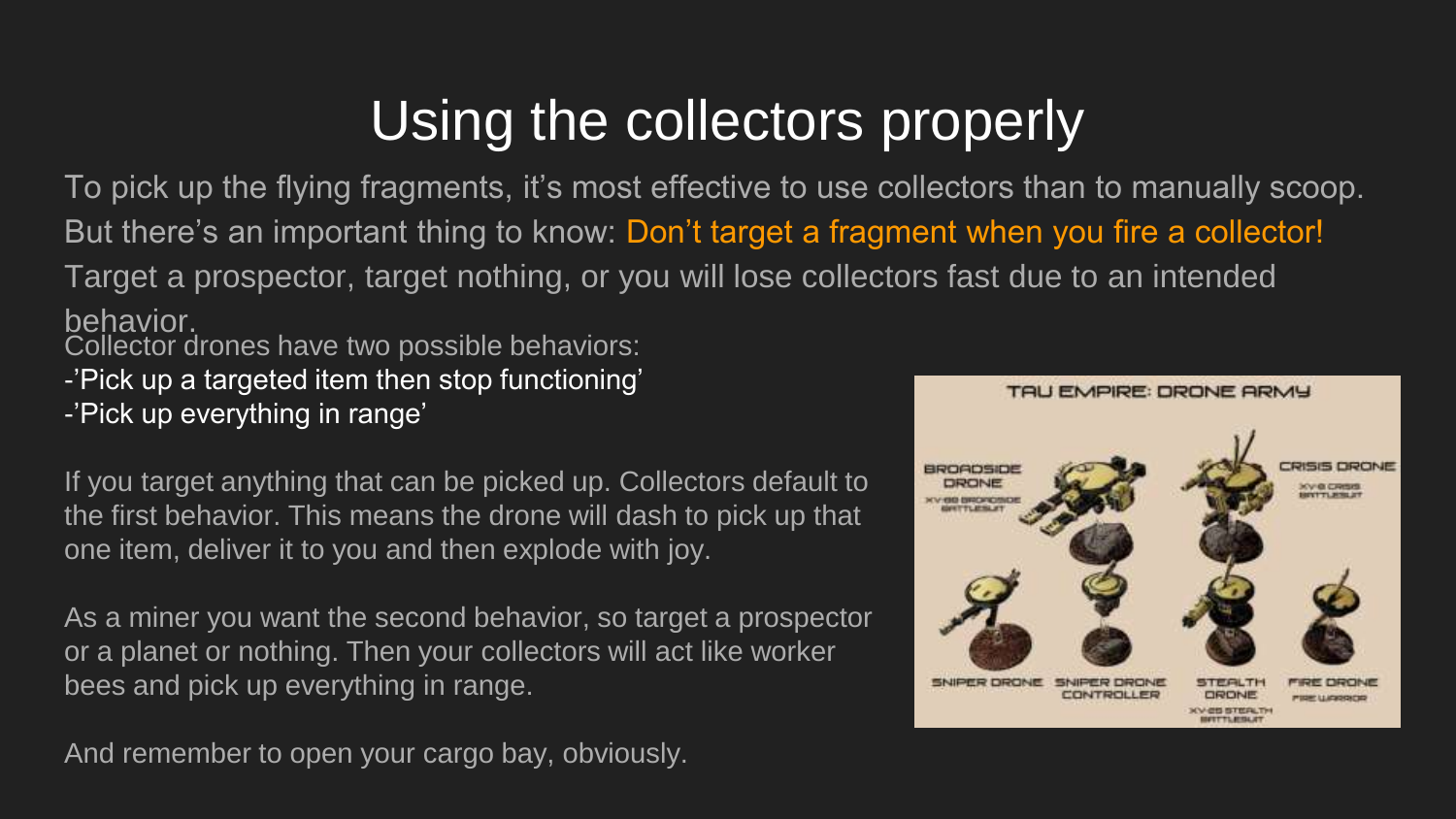#### Polish that rock - the abrasion blaster

Once the rock is blown open, there's a few fragments floating around that collectors will pick up, but most of the minerals you want are in surface deposits revealed by the explosion

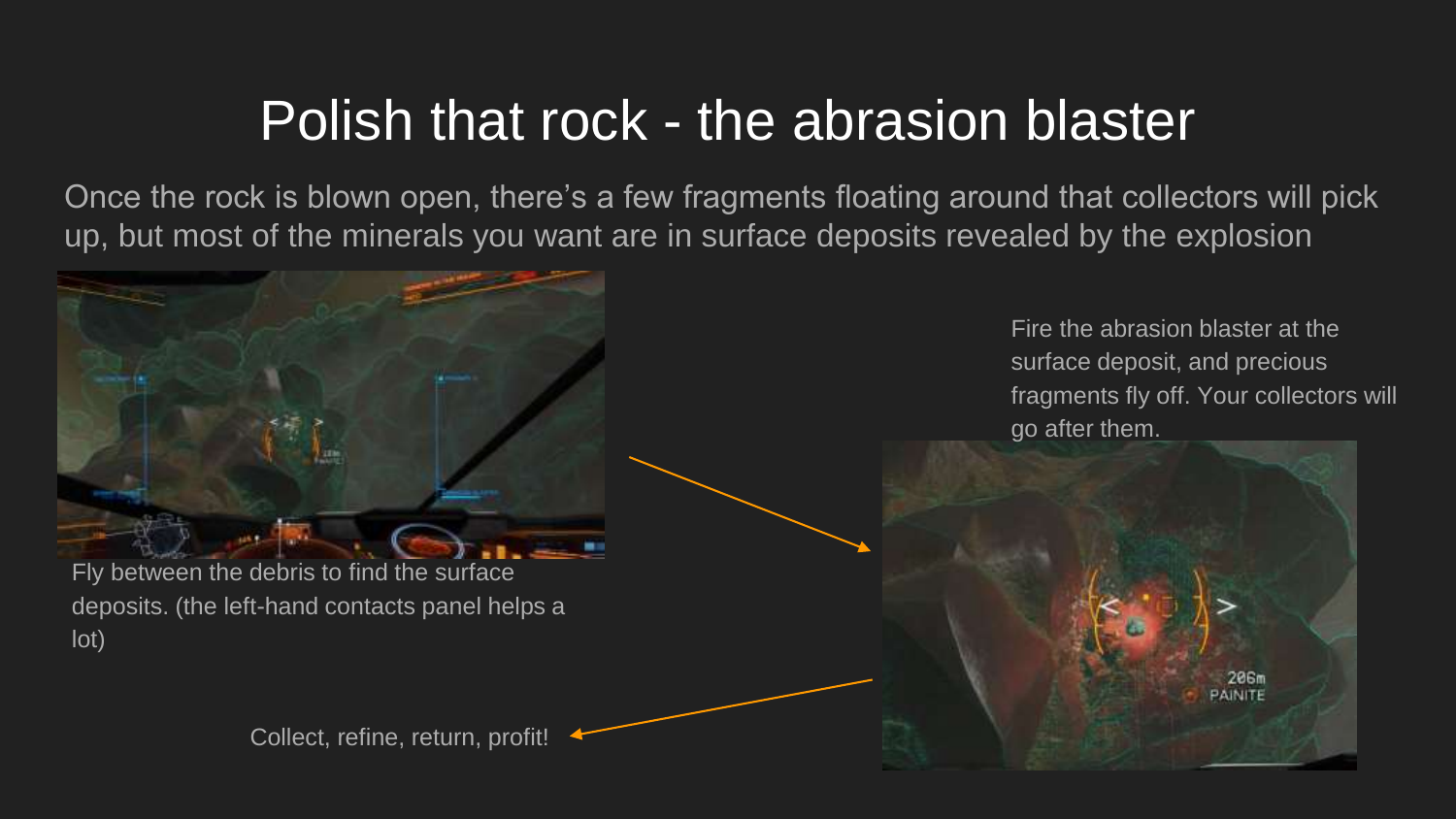## **Part 4** - Laser mining

A simpler way to space mine, but most suited to bigger ships is to use mining lasers. It involves finding out if an asteroid is worth stripping, and firing the lasers at it till depleted.



So these are the steps you need to learn…

1-Poke at an asteroid or fire a prospector to find out if it's worthwhile to laser mine it.

2-Target the prospector (to see how you're doing) and fire at the 'roid until it depletes 3-While firing, maneuver close to help your collectors

to efficiently bring fragments to your hold.

4-Your refinery will refine fragments into commodities, but you may need to keep an eye on it.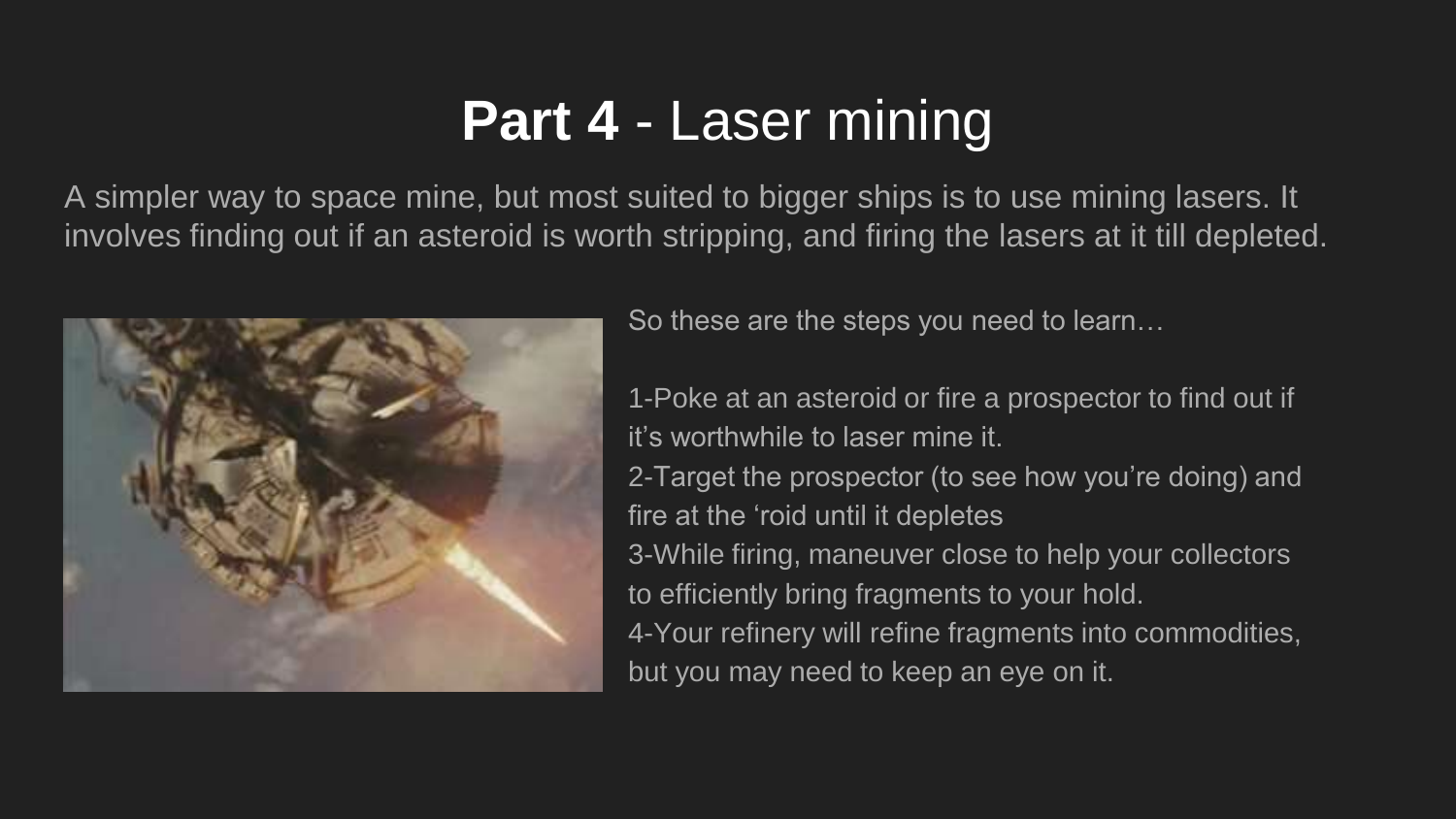## Using a prospector - laser mining style

The prospector drones act like forward-firing missiles. Point to any asteroid, fire and when the prospector hits, target the drone to see what it contains.



The classic 'most valuable metals' are Painite, Platinum and Palladium. Honorable mentions go to Gold, Osmium and Praseodymium. Osmium is sometimes requested by bulletin board missions as well.

(Here's a memory trick: PaPa's Plated Gold Oscar was Praised.)

One thing to know: If you have a rock with 20% or more of the minerals you want that's a good rock to mine. 30% or more is excellent. 15% is so-so.



Ice belts have much lower percentages, so 10-15% is considered good in those.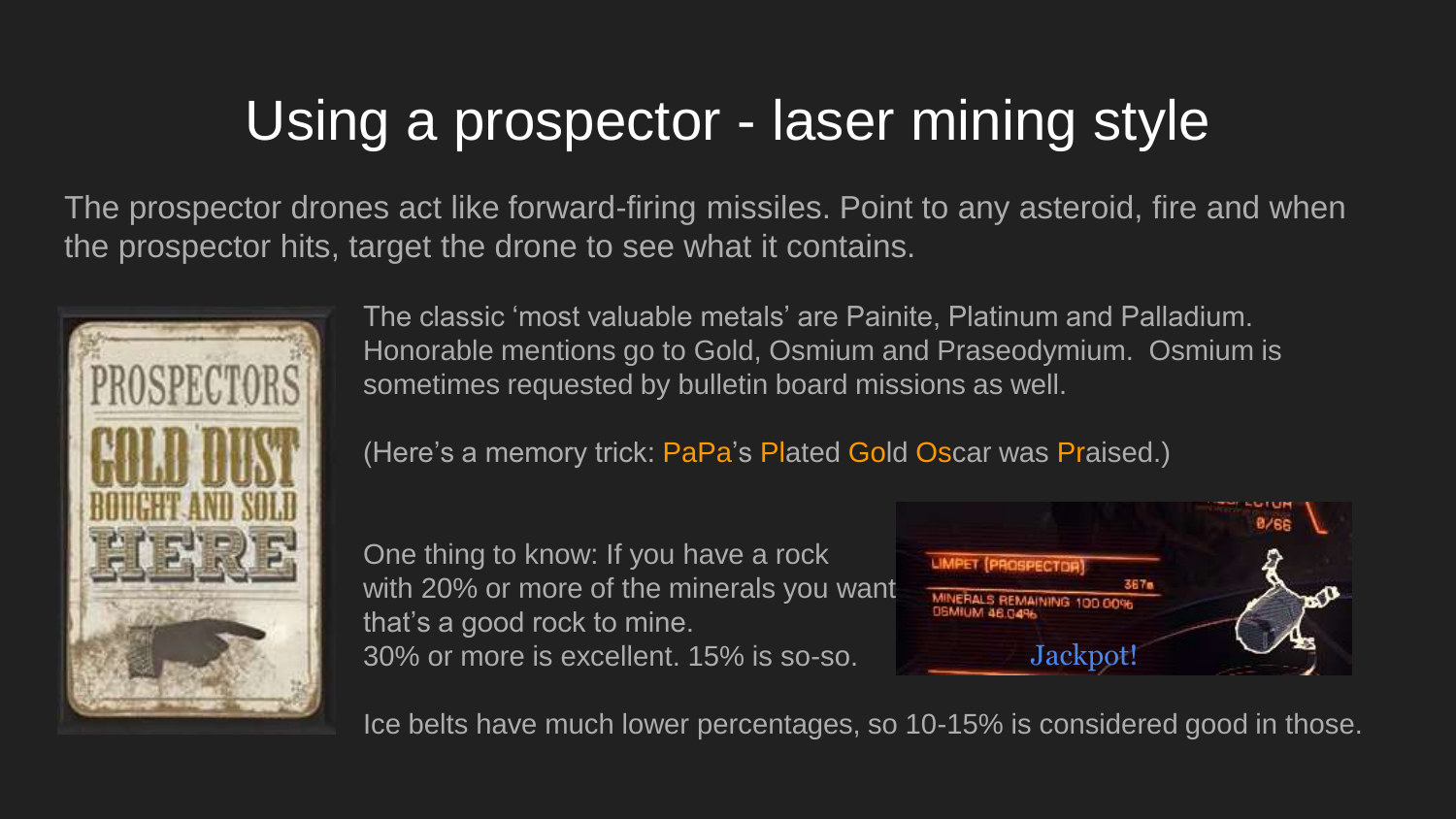## 'Poking' an asteroid

You don't absolutely have to use a prospector limpet to gauge if an asteroid is worth laser mining. This is an alternate technique, useful if you're short on limpets.



Target the fragment, it will give you a sample of what the asteroid likely contains… In this example It has a fair amount of osmium, so this rock's a good one!

(This technique has a small risk of the first fragment being misleading, but generally it gets the job done)

Fire at an asteroid, just enough to get one fragment out...

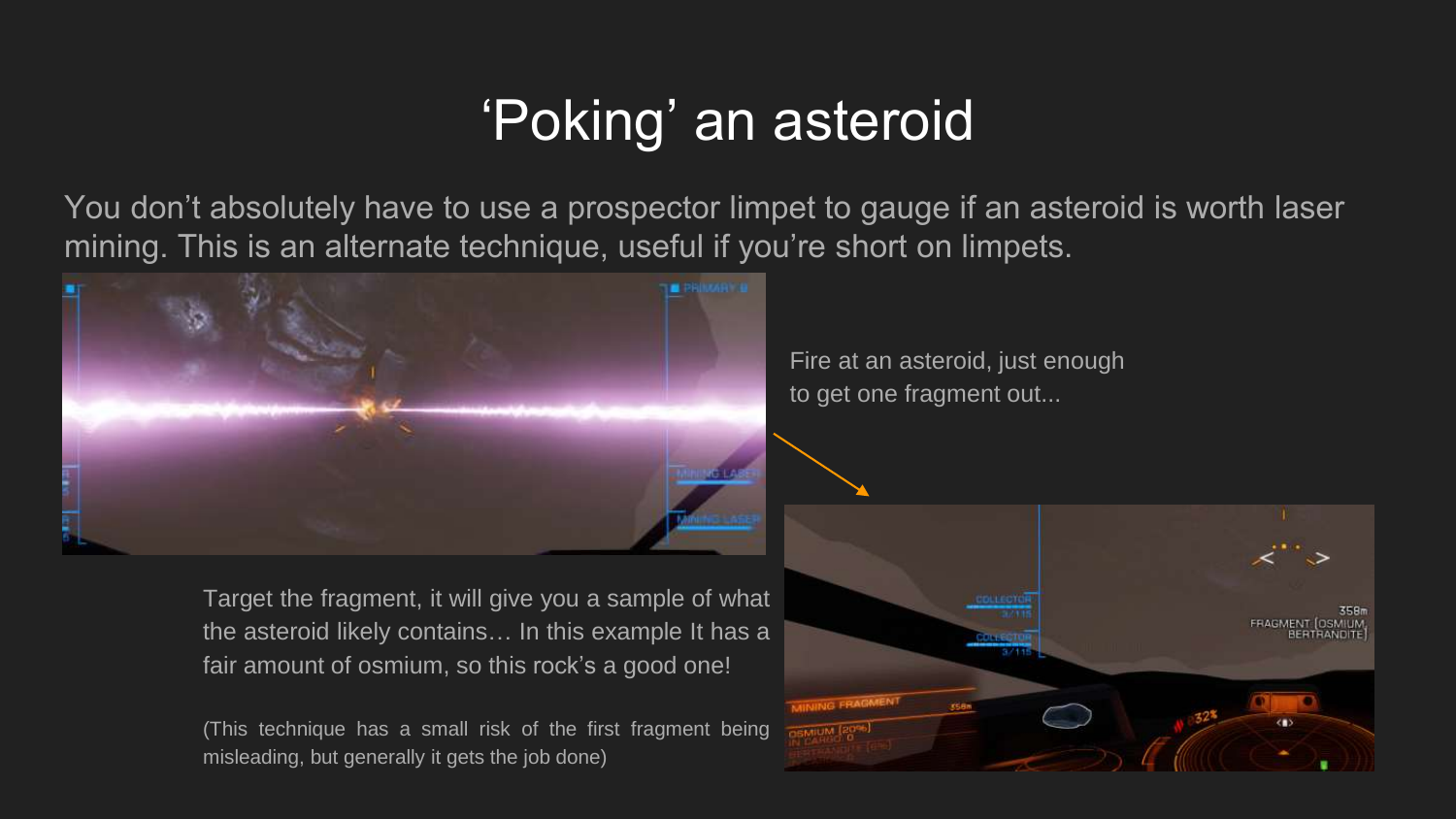# I'm firing my (mining) lasers!

You found a good rock? Time to get to work...

-Target the prospector -Up your weapon power to 3-4 pips -Open your cargo hatch -Fire any missing collectors -Fire your mining lasers till the asteroid is depleted!

Fragments of ore will fly off, and your trusty drones will fly around, picking up the ore!





An important skill to practice is to get close to the 'roid, with your belly towards where the fragments fly. The drones will need less flight time to bring minerals to your hatch.

Example of a good orientation: scanner shows all fragments are under the ship.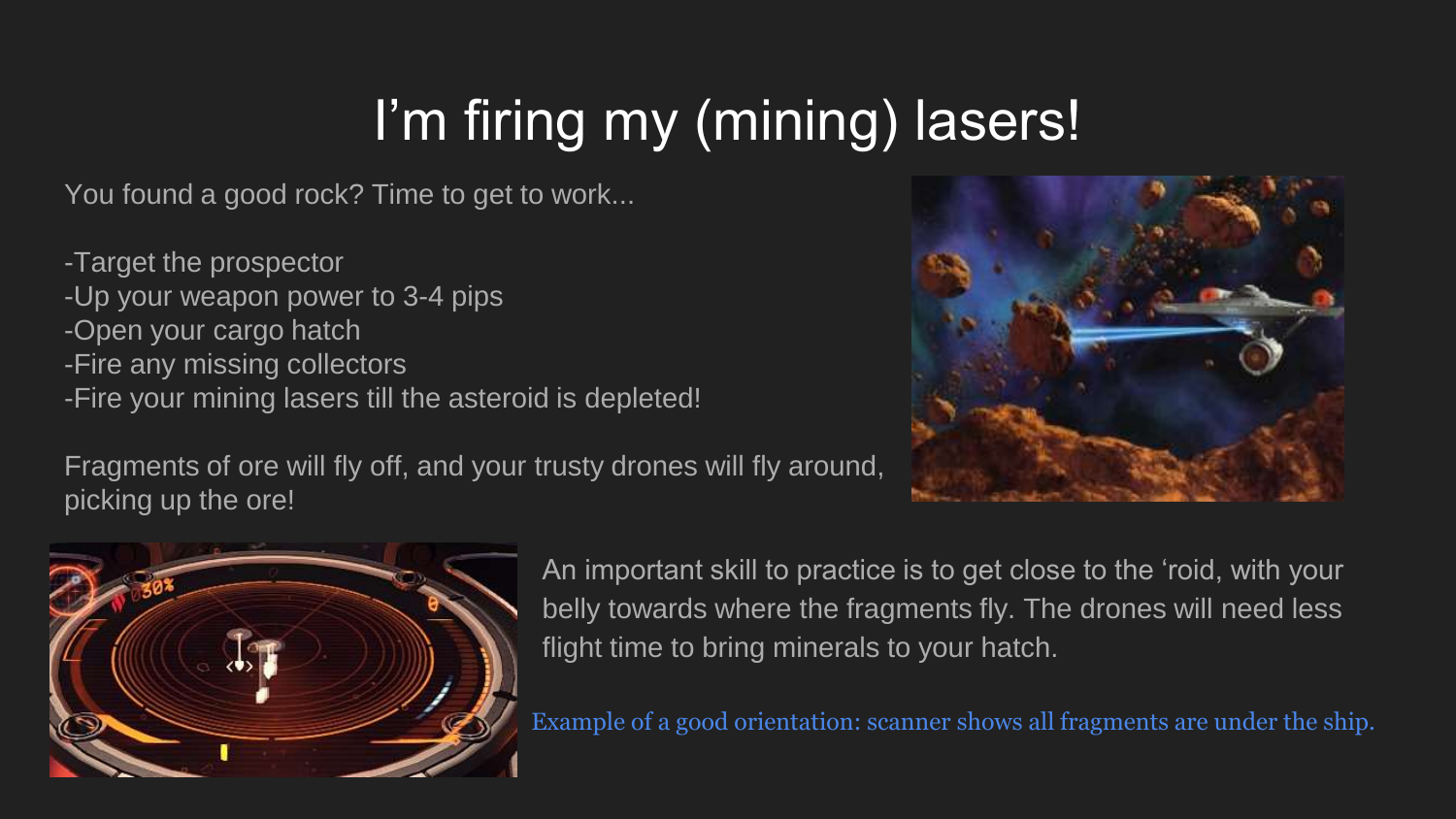#### An eye on the refinery

Sometimes you need to clean up your refinery if all the bins fill up. You can free bins by venting undesirable minerals. (Do look at the value of minerals in 'ship cargo' to help you decide)

In this example, I have 8 bins and drones brought in a ninth material.



Option one: You -could- use this vent repeatedly as the drones come in and you get rid of a pesky mineral... But it's best to 'ignore' those minerals nowadays.

Option two: Using one of these vents clears up a bin entirely, It's the smart move here to get rid of indite (a low value mineral) assuming the drones aren't picking up even more indite.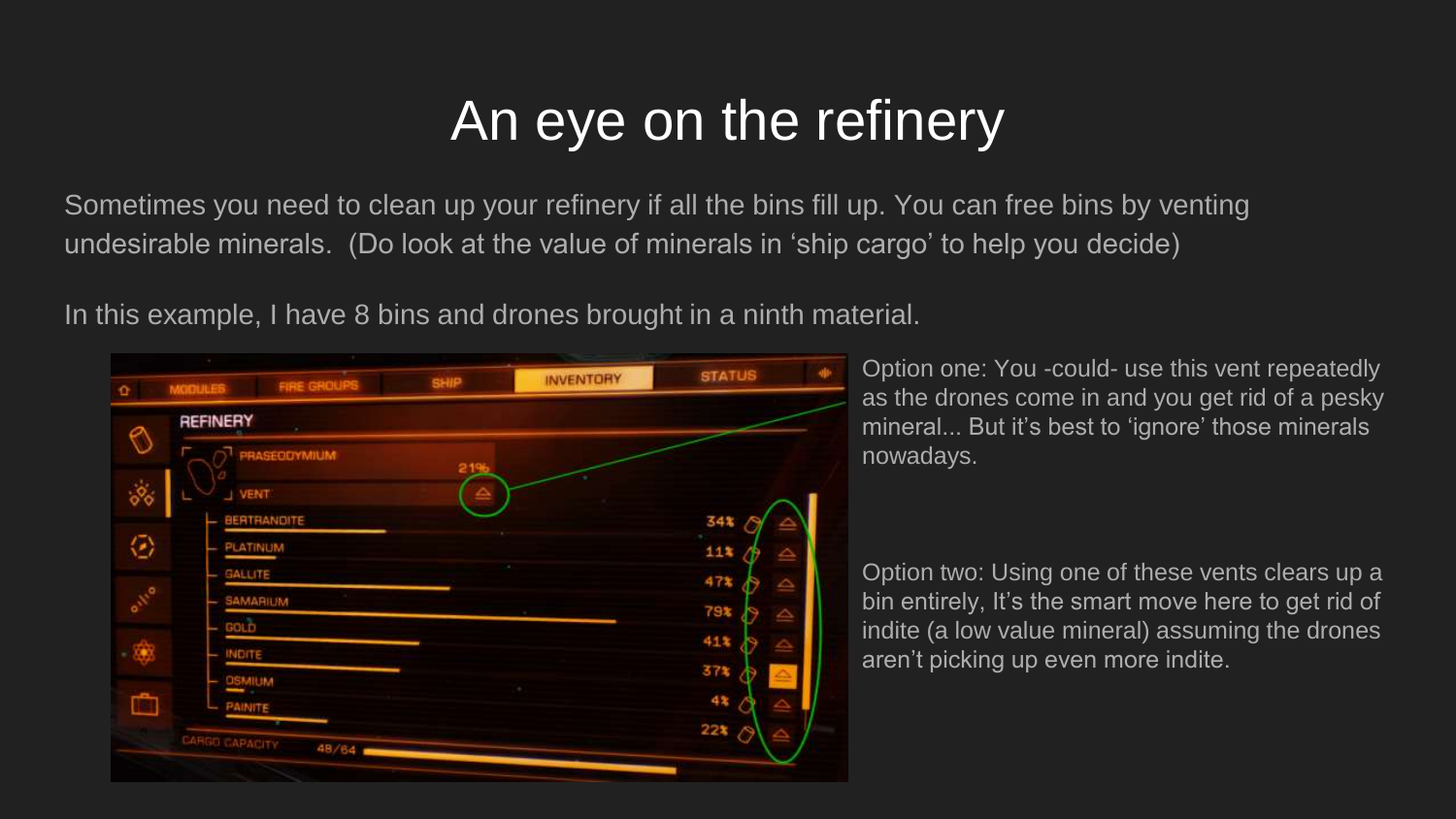#### Bonus lesson: sub-surface deposits

Sub-surface deposits are mined by displacement missiles. These act like direct-fire missiles but you need to hold the fire button down and let go at the right time...



In this example, I missed the deposit and my missile bounced off. Spinning asteroids increase difficulty.

#### Assuming a hit, remember to **hold down the fire button!**



You'll get a scrolling diagram, let go of the fire button when the cursor hits the blue area...



And a flaming fragment is shot out for you to pick up.

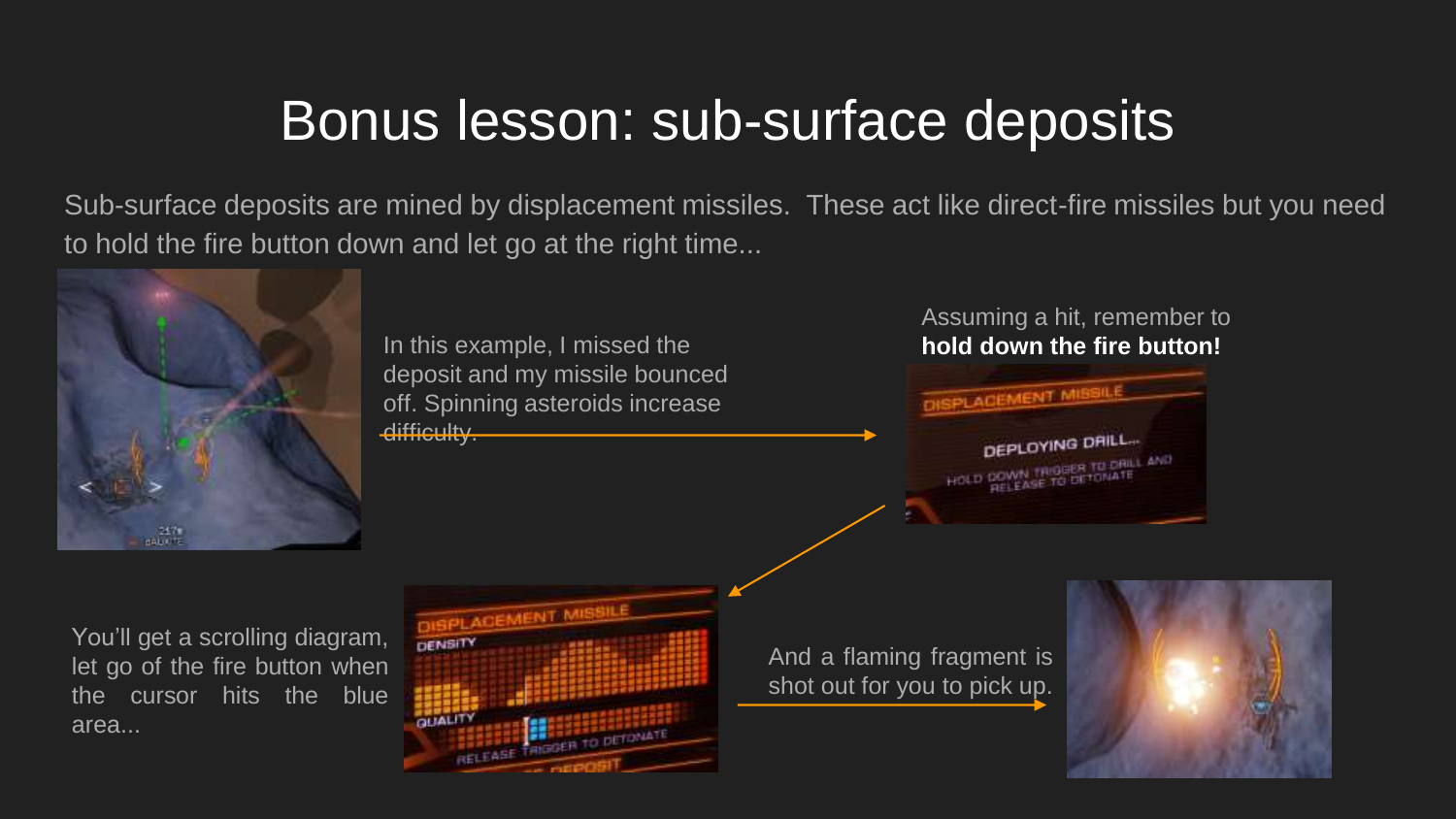## **Part 5 (misc) -** Ignoring minerals

The refinery could fill up easily since there's a dozen minerals in each belt. Luckily there is a way to program limpets and refineries to ignore minerals you don't want. (Indite and Gallite come to mind).

When a fragment is in space, just look at your contacts then select one with unneeded minerals… And ignore what you don't like. That will help you work with smaller refineries - and keep your cargo hold hanny

| <b>CONTRACTACTIVE</b>              |  |  |
|------------------------------------|--|--|
|                                    |  |  |
|                                    |  |  |
| <b>MODIFY IGNORE LIST</b>          |  |  |
| <b>LOCK TARGET</b>                 |  |  |
| ADD RUTILE TO IGNORE LIST          |  |  |
| REMOVE LEPIDOLITE FROM IGNORE LIST |  |  |
| <b>BACK</b>                        |  |  |

In this example, I've ignored Lepidolite. So my limpets would not touch pure lepidolite fragments. Half-and-half fragments would be picked up, but the refinery would automatically purge the lepidolite out.

Remember the best value metallics: Platinum, Painite and Palladium, then Gold, Osmium and Praseodynium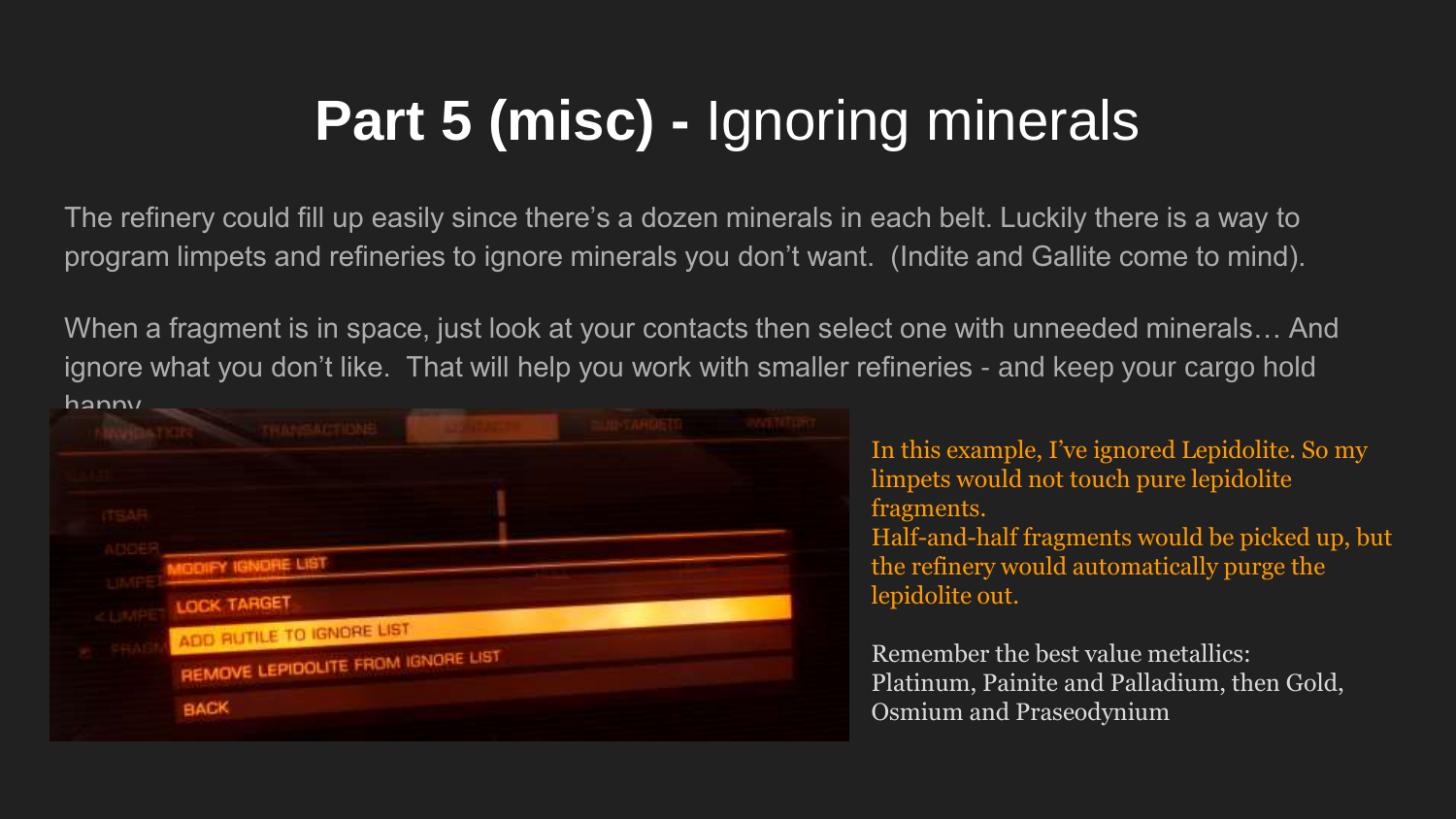# Mining in a wing

Mining in a wing works extremely well. Here's a few reasons why…

- Selling minerals together, the miners can share trade dividends.

- They can watch each other's back against pesky pirates. (Just remember to enter the belt together and empty if you can)

- They can spread the prospector work and quickly find better asteroids.
- If someone's running out of drones, they can share a few.
- In a joint mining op, you could have one large refinery/drone ship and multiple smaller miners.

(Though there's the hassle of sharing the refined tonnage after the operation.)

But the very best reason is this:

- If a rock drops 30 fragments, it will drop 30 for each player that mines it!

This means that a wing will get great results by scouting a few rocks, picking the best and having the entire wing mine the same 'roid together, staying tight. It's super effective!



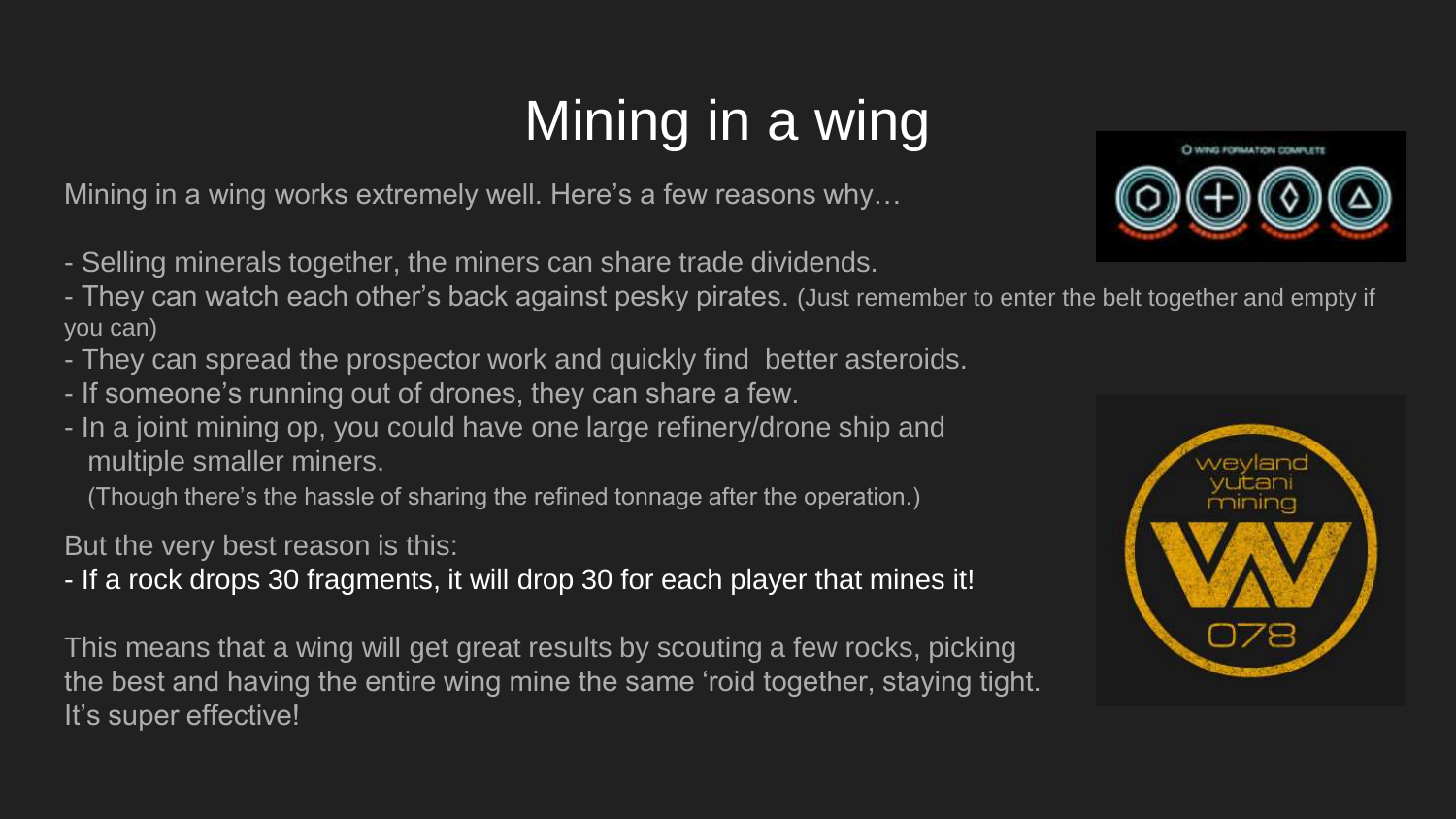## Advanced tips for mining in a wing

Thanks to Cmdr ChicagoChad we have this step by step to improve wing mining, including some nifty tricks...

- 1. If you use any resource zone, don't drop at it, have a fast ship manually crash 30-50km away or so then move to about 20km away from the center.
- 2. Wingmates can nav-lock to the 'scout' ship, team thus forms up in the rocks.
- 3. Mine, keeping 15-20km from the res center. Over 15 the NPCs do not show up often, and under 20 the mining benefits.
- 4. Go clockwise or counterclockwise from the res center, try to keep a ship prospecting to quickly find good rocks.
- 5. Always mine rocks with all wingmen on the same side, or limpets will get confused.
- 6. It's possible to take screenshots and notes of the better rocks and return to them in the future (they take 2 hours to replenish). Quite a trick to achieve.
- 7. Once a mining ship is full, he can drop a few tons to help other wingmen fill up.
- 8. When it's time to sell, eddb can help to find good buyers: commodities, choice metal, current system, sell, find stations, sort by time...
- 9. When travelling as a wing, use whoever has worst jump range as 'leader'.
- 10. Don't use nav-lock to exit, just select wing lead, then his target. FSD charge all at same time to jump.
- 11. Fly in the blue, instruct wing to stay within 100ls so you drop as a group in the inevitable interdiction.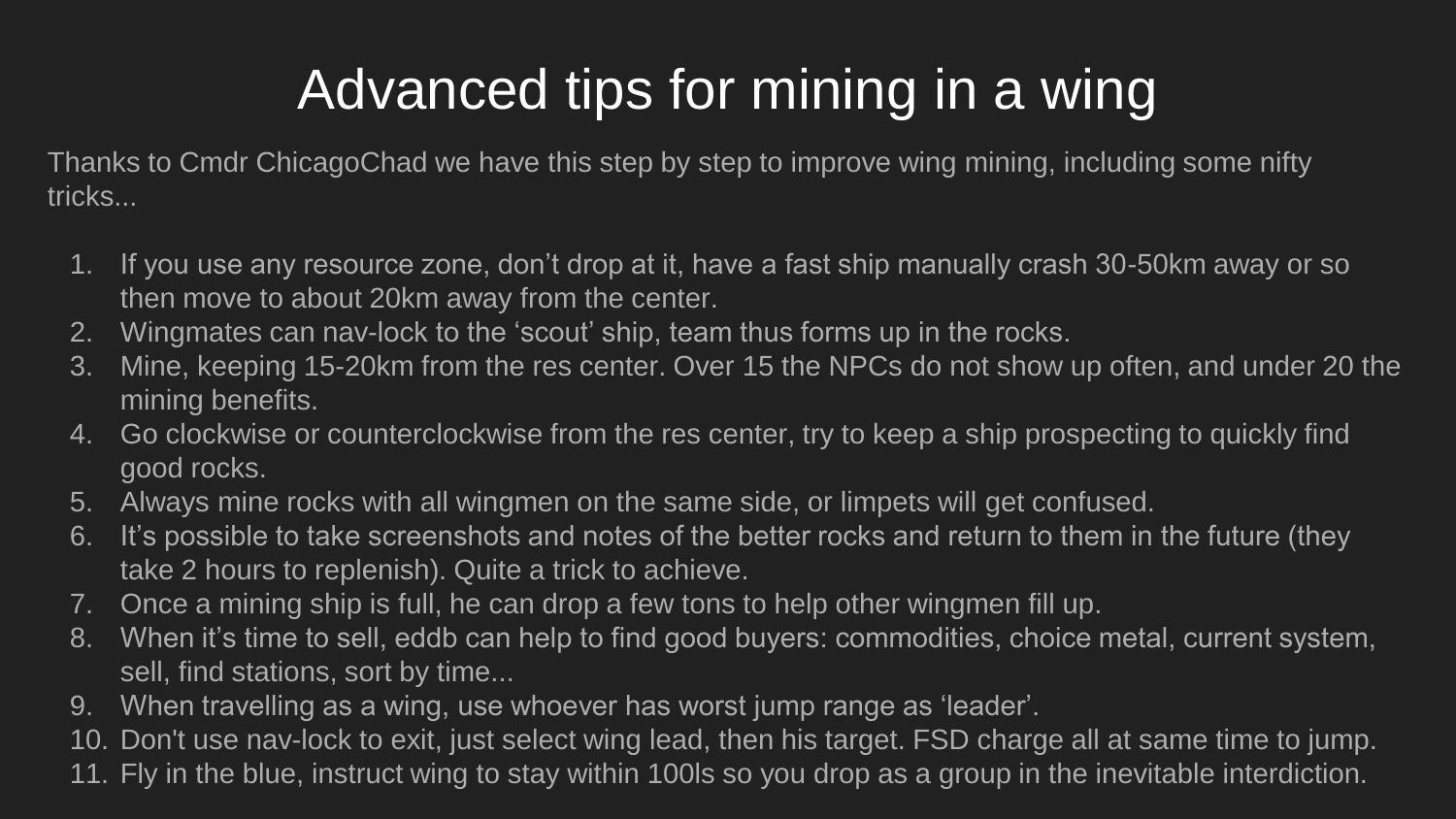## Random tips

#### Here are a few random tips…

The scanner has rarely-used zoom keys. Give it a nudge more range, it'll help find which 'roids are near.

Big spinning rocks with weird shapes can whack your poor drones dead. It's strongly advised to fire mining lasers at the 'pole' or axis of those weird spinners to diminish the risk and frustration.

Occasionally, a chunk of ore ends up too close to a 'roid and the drones just lemming themselves to death against it. You'll notice as they keep dying. You'll have to either scoop the offender manually or move a few kilometers away…

If you want to get rid of limpets because you have too many and need cargo space, you can abandon cargo and your collectors will leave them be…

To avoid backtracking and hitting asteroids you already mined, just keep heading towards the planet, or towards Barnard's loop, or towards the sun… Something easy to spot in space.

Mining in the shadow of the planet is pretty risky, unless you use night vision.

For the smaller ships, the refinery doubles as an improvised cargo hold, as you can carry 100% mineral in each bin. They'll unload to cargo the moment you empty actual cargo holds. That can count for extra cargo capacity on the smaller miners.